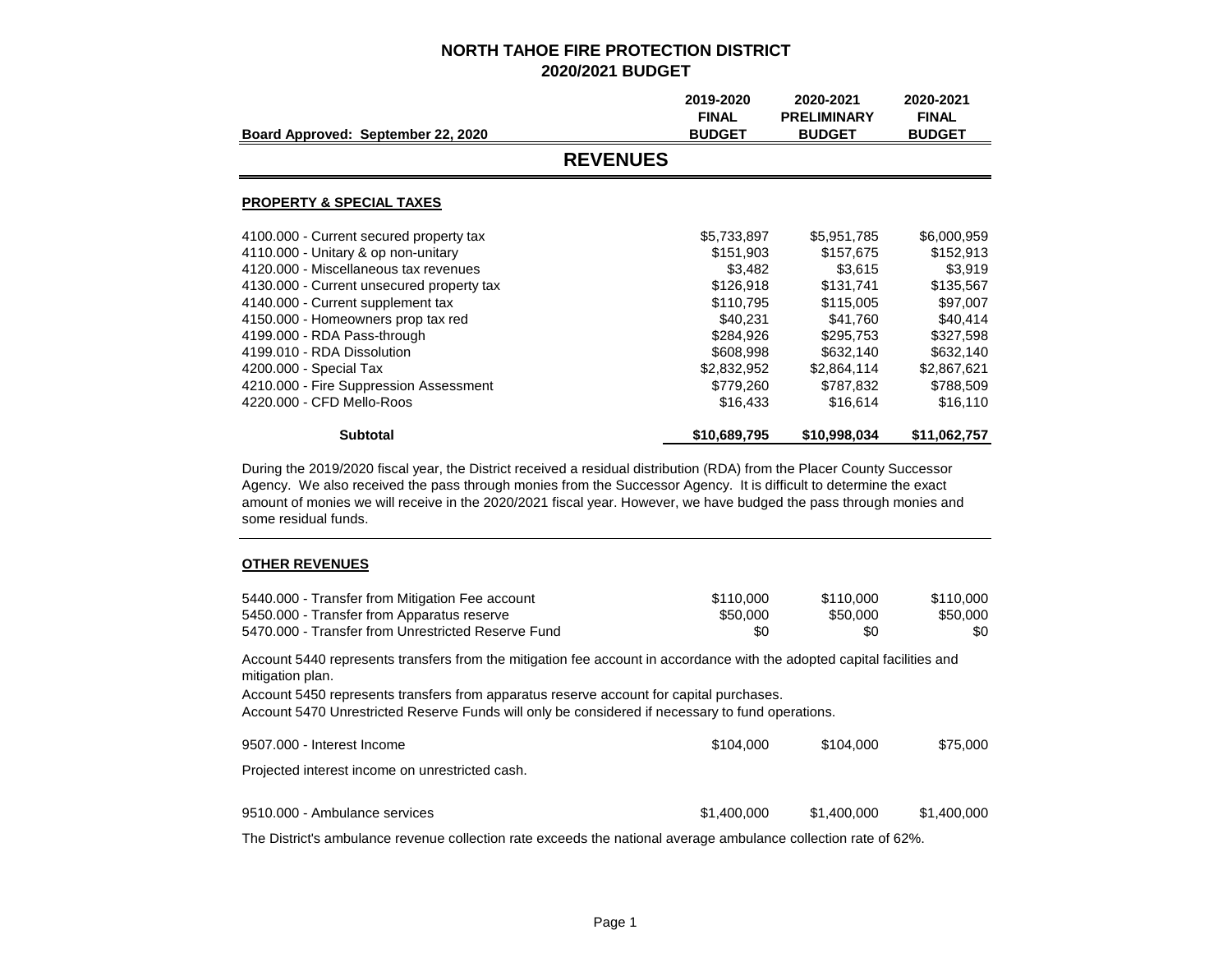|                                                                                              |                                                                                                                                                                                                                                                                                                                                                                                                                             | 2019-2020<br><b>FINAL</b>                                                                      | 2020-2021<br><b>PRELIMINARY</b>                                                      | 2020-2021<br><b>FINAL</b>                                                            |
|----------------------------------------------------------------------------------------------|-----------------------------------------------------------------------------------------------------------------------------------------------------------------------------------------------------------------------------------------------------------------------------------------------------------------------------------------------------------------------------------------------------------------------------|------------------------------------------------------------------------------------------------|--------------------------------------------------------------------------------------|--------------------------------------------------------------------------------------|
|                                                                                              | Board Approved: September 22, 2020                                                                                                                                                                                                                                                                                                                                                                                          | <b>BUDGET</b>                                                                                  | <b>BUDGET</b>                                                                        | <b>BUDGET</b>                                                                        |
| 9510.010 - GEMT<br>9510.020 - IGT                                                            | 9510.010 - GEMT Overpayment                                                                                                                                                                                                                                                                                                                                                                                                 | \$104,000<br>$-$ \$50,000<br>\$123,367                                                         | \$104,000<br>\$0<br>\$205,394                                                        | \$90,000<br>$-$50,000$<br>\$199,985                                                  |
| ambulance transports.                                                                        | GEMT & IGT funds are Federal funds reimbursed to the District through the State of California for Medi-care/Medi-cal                                                                                                                                                                                                                                                                                                        |                                                                                                |                                                                                      |                                                                                      |
| 9513.025<br>9515,003<br>9515.008<br>9515.010<br>9515.016<br>9515.017<br>9518.041<br>9519.001 | <b>Homeland Security Grant - Drone</b><br><b>FEMA Fuel Reduction</b><br>SNPLMA R16 - CTC Hazardous Fuels<br>SNPLMA R15 - Hazardous Fuels<br>SNPLMA R16 - Fire Adapted Communities (FAC)<br>SNPLMA R16 - PTEIR - BLM<br><b>FEMA AFG - Power Loads</b><br>Tourism Master Plan Grant - Message Boards<br>Some of these accounts represent fuels reductions grants from State and Federal sources. They are restricted revenues | \$20,000<br>\$153,928<br>\$4,956<br>\$225,000<br>\$263,722<br>\$25,322<br>\$144,064<br>\$2,700 | \$20,000<br>\$171,075<br>\$4,936<br>\$131,000<br>\$332,123<br>\$29,349<br>\$0<br>\$0 | \$20,000<br>\$171,075<br>\$4,936<br>\$131,000<br>\$332,123<br>\$29,349<br>\$0<br>\$0 |
|                                                                                              | for the intended purposes and are directly off-set by expenditure accounts for the Forest Fuels Program. These grant<br>monies are used to fund the Chipping Program, Defensible Space Inspections and fuels reduction projects.                                                                                                                                                                                            |                                                                                                |                                                                                      |                                                                                      |
|                                                                                              | 9520.000 - Alpine Meadows contract<br>9520.010 - Alpine Meadows Fire Fuels Management                                                                                                                                                                                                                                                                                                                                       | \$603,497<br>\$12,150                                                                          | \$626,430<br>\$10,000                                                                | \$619,252<br>\$10,000                                                                |
| Management Program.                                                                          | This is on-going contract revenue from the Alpine Springs County Water District as a consequence of a 15 year agreement<br>to staff the Alpine Meadows Station at least 150 days a year. As well as funds to assist with the Alpine Fire Fuels                                                                                                                                                                              |                                                                                                |                                                                                      |                                                                                      |
|                                                                                              | 9521.000 - Meeks Bay Contract                                                                                                                                                                                                                                                                                                                                                                                               | \$1,208,645                                                                                    | \$1,246,083                                                                          | \$1,236,769                                                                          |
|                                                                                              | Includes contract for Fire Management Services and safety personnel costs only to Meeks Bay Fire District.                                                                                                                                                                                                                                                                                                                  |                                                                                                |                                                                                      |                                                                                      |
| 9522.010 - NTPUD Contract                                                                    |                                                                                                                                                                                                                                                                                                                                                                                                                             | \$16,833                                                                                       | \$16,833                                                                             | \$16,833                                                                             |
|                                                                                              | The District has negotiated a contract with NTPUD to provide Forest Management/Fuels Reduction Services                                                                                                                                                                                                                                                                                                                     |                                                                                                |                                                                                      |                                                                                      |
|                                                                                              | 9523,000 - NV Fire Safe Council                                                                                                                                                                                                                                                                                                                                                                                             | \$0                                                                                            | \$0                                                                                  | \$44,818                                                                             |
|                                                                                              | Settlement in bankruptcy case for previous fiscal year grant expeditures                                                                                                                                                                                                                                                                                                                                                    |                                                                                                |                                                                                      |                                                                                      |
|                                                                                              | 9525.000 - El Dorado County contract                                                                                                                                                                                                                                                                                                                                                                                        | \$140,000                                                                                      | \$140,000                                                                            | \$140,000                                                                            |
|                                                                                              | The District has negotiated a new contract that will provide payments based on actual property taxes received.                                                                                                                                                                                                                                                                                                              |                                                                                                |                                                                                      |                                                                                      |
|                                                                                              | 9526.000 - Mitigation fees & fund transfer                                                                                                                                                                                                                                                                                                                                                                                  | \$125,000                                                                                      | \$125,000                                                                            | \$110,000                                                                            |

This is restricted revenue generated from new construction that mitigates new square footage.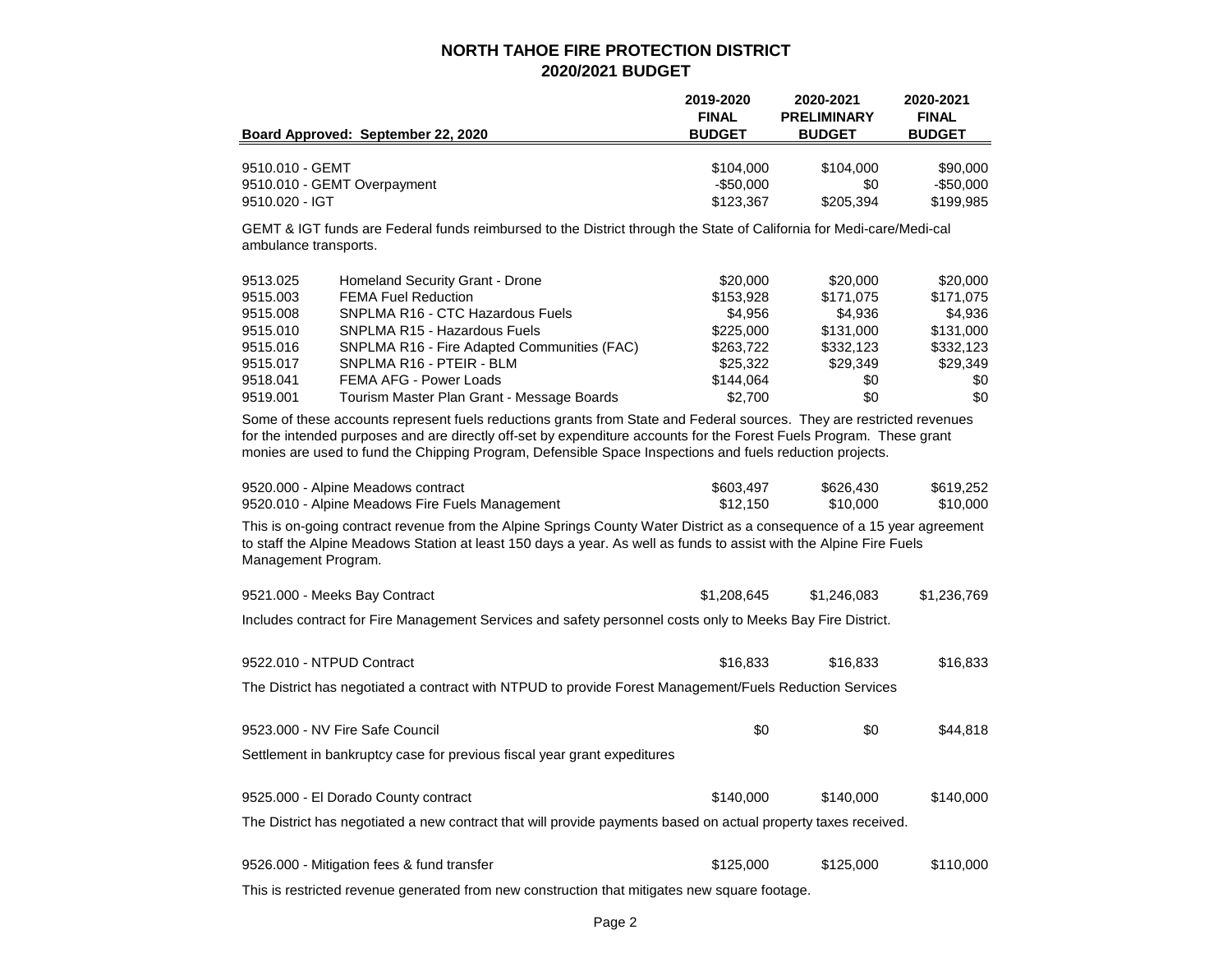|                                                                                                                                                                                                                                                  | 2019-2020<br><b>FINAL</b>                            | 2020-2021<br><b>PRELIMINARY</b>                            | 2020-2021<br><b>FINAL</b>                                  |
|--------------------------------------------------------------------------------------------------------------------------------------------------------------------------------------------------------------------------------------------------|------------------------------------------------------|------------------------------------------------------------|------------------------------------------------------------|
| Board Approved: September 22, 2020                                                                                                                                                                                                               | <b>BUDGET</b>                                        | <b>BUDGET</b>                                              | <b>BUDGET</b>                                              |
| 9536.000 - Prevention - tree removal permits                                                                                                                                                                                                     | \$5,000                                              | \$5,000                                                    | \$5,000                                                    |
| This revenue is a result of a MOU with TRPA for tree marking.                                                                                                                                                                                    |                                                      |                                                            |                                                            |
| 9537,000 - Plan Check Fees<br>9537.015 - Plan Check Fees - El Dorado County<br>9537.020 - Third Party Plan Check<br>9537.025 - VHR Inspections - Placer County<br>9537.030 - VHR Inspections - El Dorado County                                  | \$120,000<br>\$15,000<br>\$30,000<br>\$0<br>\$50,000 | \$120,000<br>\$15,000<br>\$30,000<br>\$125,000<br>\$75,000 | \$115,000<br>\$12,500<br>\$15,000<br>\$140,000<br>\$70,000 |
| 9537.050 - Third Party Investigations                                                                                                                                                                                                            | \$0                                                  | \$0                                                        | \$6,000                                                    |
| This is revenue from reports, plan review, construction inspections, VHR/STR inspections, and fire investigations related to<br>fire and life safety cost recovery fees for projects within our District boundaries, Alpine Meadows & Meeks Bay. |                                                      |                                                            |                                                            |
| 9538.000 - Report fees                                                                                                                                                                                                                           | \$125                                                | \$125                                                      | \$125                                                      |
| 9539.000 - Sale of surplus equipment                                                                                                                                                                                                             | \$10,000                                             | \$10,000                                                   | \$10,000                                                   |
| 9540,000 - Cal Fire Lease                                                                                                                                                                                                                        | \$11,700                                             | \$11,700                                                   | \$11,700                                                   |
| 9590.000 - Strike Teams                                                                                                                                                                                                                          | \$689,440                                            | \$689,440                                                  | \$800,000                                                  |
| This is revenue from "assistance for hire" agreements with State and Federal Forest agencies such as the California Fire<br>Assistance Agreement (CFAA) and other cooperative fire assistance agreements.                                        |                                                      |                                                            |                                                            |
| 9595,000 - Donations                                                                                                                                                                                                                             | \$500                                                | \$500                                                      | \$500                                                      |
| 9596.000 - Training Revenue                                                                                                                                                                                                                      | \$3,500                                              | \$3,500                                                    | \$1,000                                                    |
| This is revenue generated by NTFPD led courses as well as working with neighboring agencies to assist in training their<br>emplolyees                                                                                                            |                                                      |                                                            |                                                            |
| 9597.000 - Miscellaneous Revenue<br>9597.001 - Prior Year Carry Forward<br>9597.006 - Meeks Bay Cost Share                                                                                                                                       | \$2,000<br>\$153,352<br>\$161,170                    | \$2,000<br>\$0<br>\$153,676                                | \$2,000<br>\$0<br>\$156,341                                |
| <b>Subtotal</b>                                                                                                                                                                                                                                  | \$6,038,971                                          | \$6,067,164                                                | \$6,086,306                                                |
| <b>REVENUES ACCOUNT TOTAL</b>                                                                                                                                                                                                                    | \$16,728,766                                         | \$17,065,198                                               | \$17,149,063                                               |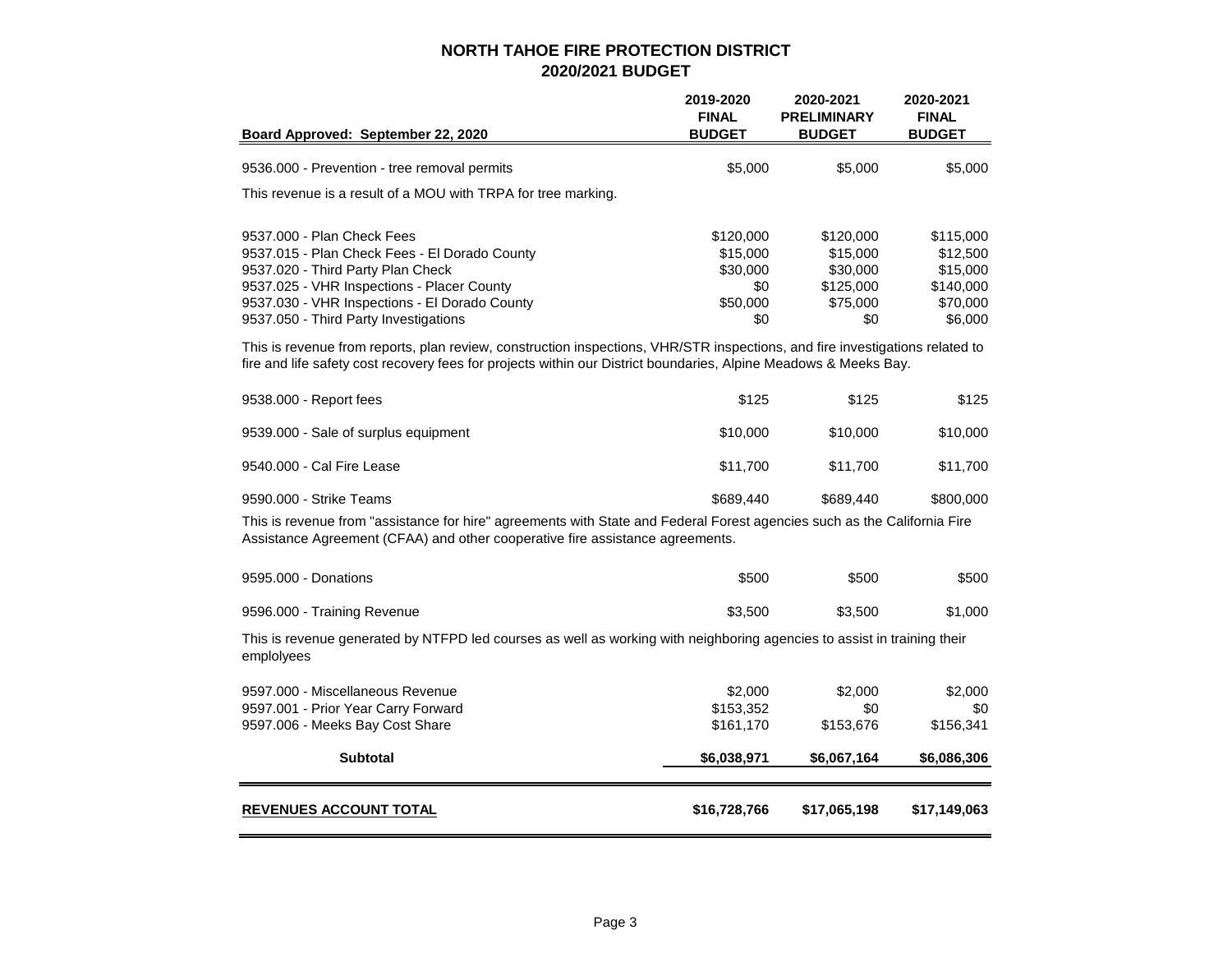|                                           | 2019-2020                     | 2020-2021          | 2020-2021                     |
|-------------------------------------------|-------------------------------|--------------------|-------------------------------|
|                                           | <b>FINAL</b><br><b>BUDGET</b> | <b>PRELIMINARY</b> | <b>FINAL</b><br><b>BUDGET</b> |
| Board Approved: September 22, 2020        |                               | <b>BUDGET</b>      |                               |
| <b>EXPENSES</b>                           |                               |                    |                               |
| <b>PERSONNEL COSTS</b>                    |                               |                    |                               |
| 7010.000 SALARIES FULL TIME               |                               |                    |                               |
| <b>SHIFT EMPLOYEES</b>                    |                               |                    |                               |
| 3 Battalion Chiefs                        | \$480,192                     | \$460,375          | \$476,446                     |
| 12 Captains                               | \$1,495,870                   | \$1,485,979        | \$1,503,534                   |
| 15 Engineers                              | \$1,480,445                   | \$1,519,826        | \$1,533,466                   |
| 19.5 Firefighters                         | \$1,704,940                   | \$1,682,556        | \$1,823,626                   |
| Subtotal                                  | \$5,161,447                   | \$5,148,736        | \$5,337,072                   |
| 40-HOUR EMPLOYEES                         |                               |                    |                               |
| 1 Chief                                   | \$193,851                     | \$199,717          | \$199,717                     |
| 1 Assistant Chief                         | \$0                           | \$137,627          | \$122,593                     |
| 3 Division Heads (Chiefs & Director)      | \$509.357                     | \$472,977          | \$364,052                     |
| 3 Administrative personnel                | \$209,296                     | \$215,628          | \$220,210                     |
| 1 PIO                                     | \$63.924                      | \$67,792           | \$67,792                      |
| 4 Fire Prevention personnel               | \$201,394                     | \$263,705          | \$263,705                     |
| 2 Fleet & Facilities personnel            | \$166,480                     | \$175,151          | \$175,152                     |
| Subtotal                                  | \$1,344,302                   | \$1,532,597        | \$1,413,221                   |
| Vacation payout - all personnel           | \$194,224                     | \$100,000          | \$100,000                     |
| 7010.000 SALARIES FULL TIME ACCOUNT TOTAL | \$6,699,973                   | \$6,781,333        | \$6,850,293                   |

Full time salaries account for both line staff and 40-hour employees. This account also funds vacation and CTO pay-out for employees exceeding maximum accrual or leaving District service.

| <b>FULL-TIME OVERTIME</b>                |           |             |             |
|------------------------------------------|-----------|-------------|-------------|
| 7020.000 - Alarms & min/base staffing    | \$400,000 | \$400,000   | \$400,000   |
| 7020,000 - Strike Team                   | \$200,000 | \$400.000   | \$400,000   |
| 7020.000 - Red Flag Staffing             | \$100,000 | \$100,000   | \$100,000   |
| 7045.000 - Working out of class BC/Capt. | \$20,000  | \$20,000    | \$20,000    |
| 7050.000 - BC staff assignments          | \$175,000 | \$175,000   | \$175,000   |
| <b>FULL-TIME OVERTIME TOTAL</b>          | \$895,000 | \$1,095,000 | \$1,095,000 |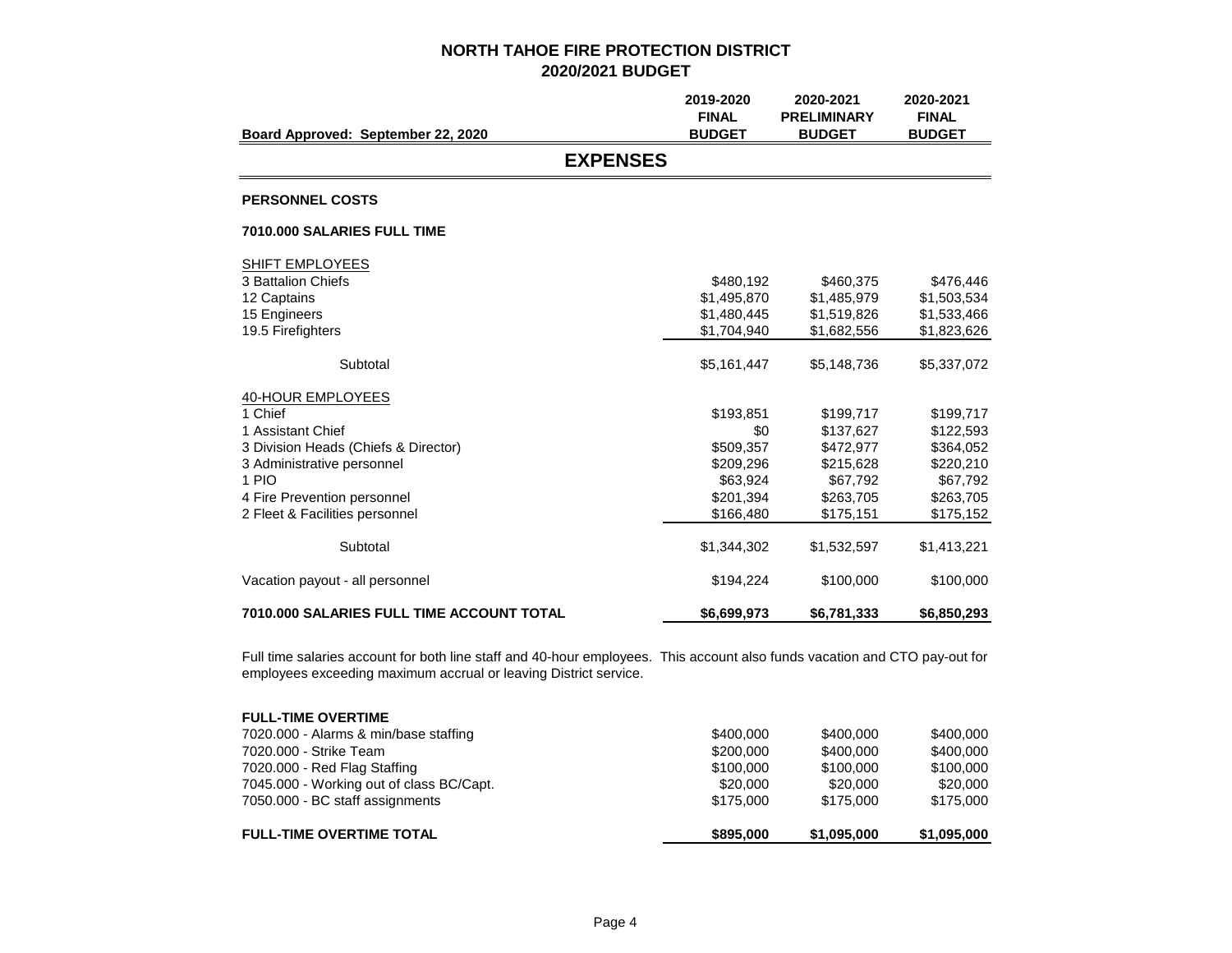|                                             | 2019-2020     | 2020-2021          | 2020-2021     |
|---------------------------------------------|---------------|--------------------|---------------|
|                                             | <b>FINAL</b>  | <b>PRELIMINARY</b> | <b>FINAL</b>  |
| Board Approved: September 22, 2020          | <b>BUDGET</b> | <b>BUDGET</b>      | <b>BUDGET</b> |
|                                             |               |                    |               |
| <b>SALARIES PART-TIME</b>                   |               |                    |               |
| 7120.000 - Alarms & Coverage                | \$1,000       | \$5,000            | \$5,000       |
| 7160,000 - Facilities                       | \$0           | \$0                | \$0           |
| 7170.000 - Fire Prevention                  | \$51,542      | \$51,266           | \$51,266      |
| 7180.000 - Fleet Maintenance                | \$29,794      | \$21,575           | \$21,575      |
| <b>SALARIES PART-TIME TOTAL</b>             | \$82,336      | \$77,841           | \$77,841      |
|                                             |               |                    |               |
| 7199.000 SALARIES ADJUSTMENTS               |               |                    |               |
| 7199.010 - Strike Team wages                | $-$200,000$   | $-$400,000$        | $-$400,000$   |
| 7199.025 - Grant Wages                      | $-$165,631$   | $-$190,317$        | $-$190,317$   |
|                                             | $-$365,631$   | $-$ \$590,317      | -\$590,317    |
| 7201.000 PUBLIC EMPLOYEES RETIREMENT SYSTEM |               |                    |               |
| Safety Employees (Tier I)                   | \$1,425,584   | \$1,521,772        | \$1,495,954   |
| Safety Employees (Tier II)                  | \$263,237     | \$369,197          | \$369,900     |
| Safety Employees (Tier III)                 | \$270,176     | \$286,028          | \$286,962     |
| Miscellaneous Employees (Tier I)            | \$100,532     | \$102,137          | \$98,739      |
| Miscellaneous Employee (Tier II)            | \$45,512      | \$50,811           | \$51,425      |
| Miscellaneous Employee (Tier III)           | \$40,395      | \$46,676           | \$46,586      |
| PTP PERS miscellaneous (Tier III)           | \$3,600       | \$3,964            | \$1,888       |
| <b>PERS ACCOUNT TOTAL</b>                   | \$2,149,036   | \$2,380,585        | \$2,351,454   |
| <b>TOTAL SALARIES AND WAGES</b>             | \$9,460,714   | \$9,744,442        | \$9,784,271   |

The NTFPD PERS contribution rate for Tier I Safety employees for fiscal year 2020/2021 is 24.322%. Tier I Safety employees PERS contribution rate totals 11%, which includes 2% of the employers contribution.

The NTFPD PERS contribution rate for Tier II Safety employees for fiscal year 2020/2021 is 22.232%. Tier II Safety employees PERS contribution rate totals 11%, which includes 2% of the employers contribution.

The NTFPD PERS contribution rate for Tier III Safety employees for fiscal year 2020/2021 is 13.044%. Tier III Safety employees contribution rate is 13%.

The District no longer has any active Tier I Miscellaneous employees.

The NTFPD PERS contribution rate for Tier II Miscellaneous employees for fiscal year 2020/2021 is 15.482%. Tier II Miscellaneous employees contribution rate is 8%.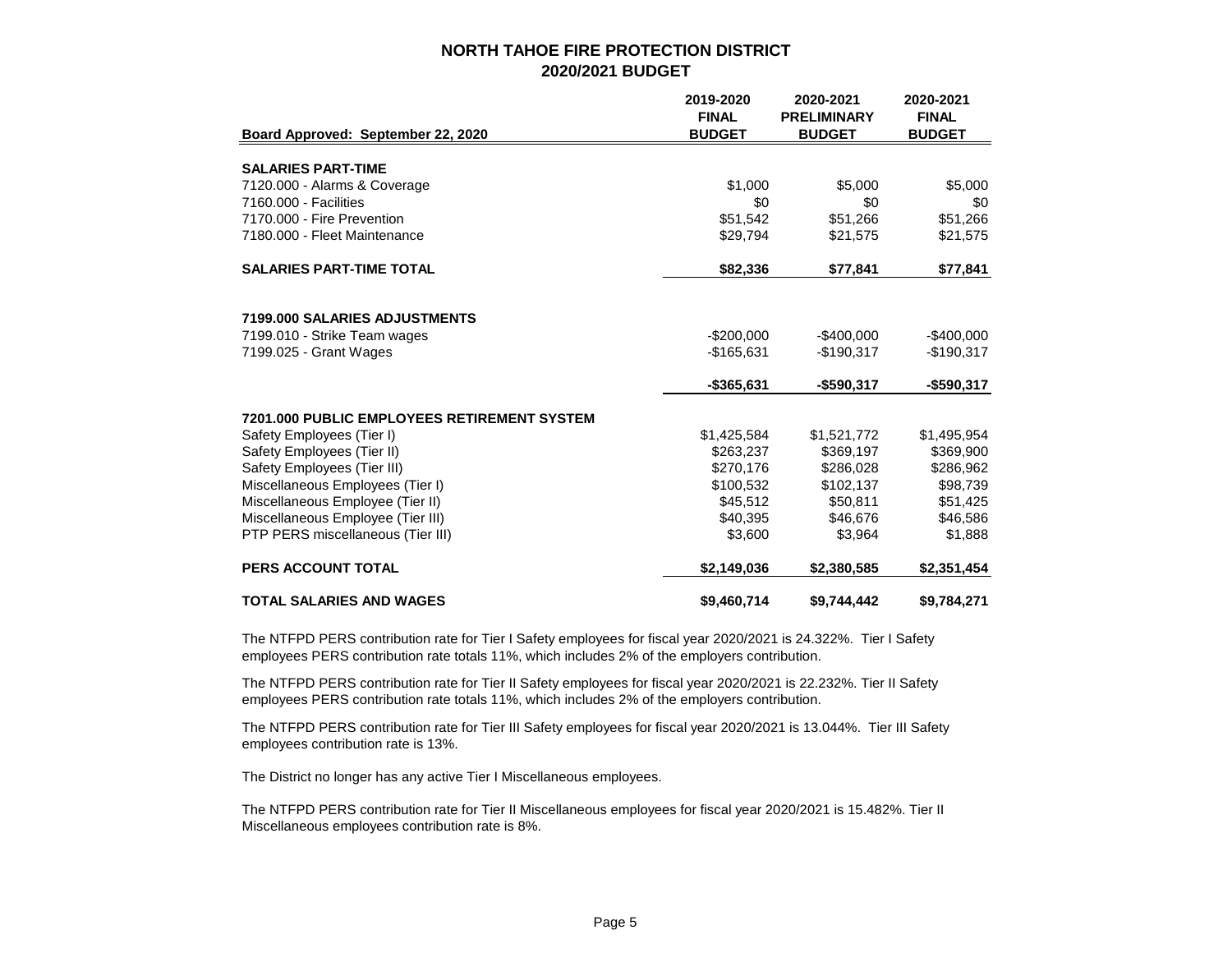|                                    | 2019-2020     | 2020-2021          | 2020-2021     |
|------------------------------------|---------------|--------------------|---------------|
|                                    | <b>FINAL</b>  | <b>PRELIMINARY</b> | <b>FINAL</b>  |
| Board Approved: September 22, 2020 | <b>BUDGET</b> | <b>BUDGET</b>      | <b>BUDGET</b> |

The NTFPD PERS contribution rate for Tier III Miscellaneous employees for fiscal year 2020/2021 is 7.732%. Tier III Miscellaneous employees contribution rate is 6.75%.

PERS bills the District directly for the cost of the unfunded liability. For Safety personnel the annual cost of the unfunded liability is \$1,002,796 and Miscellaneous personnel the cost is \$104,131.

The District's retirement program with Cal PERS includes part-time & seasonal employees that have met the PERS participation requirements. Part-time and Seasonal employees who are eligible for PERS pay a portion of the PERS contribution in the same manner as full time employees.

| <b>GROUP INSURANCE TOTAL</b>               | \$2,467,302 | \$2.660.287 | \$2,575,485 |
|--------------------------------------------|-------------|-------------|-------------|
| 7390.000 - Workers' Compensation Insurance | \$549.897   | \$507.599   | \$505.138   |
| 7380.000 - LIFE, AD&D & LTD                | \$26,205    | \$26,406    | \$26,406    |
| 7370.000 - EMPLOYEE ASSISTANCE PROGRAM     | \$3.400     | \$3.400     | \$3.284     |
| 7360.000 - VISION                          | \$14.966    | \$15,236    | \$14.627    |
| 7350.000 - DENTAL                          | \$102.032   | \$107.549   | \$102,908   |
| 7340.000 - MEDICAL - retired - PERS        | \$89.760    | \$101.616   | \$101,616   |
| 7330.000 - MEDICAL - retired - MERP        | \$276.433   | \$352,992   | \$352.452   |
| 7320.000 - MEDICAL - active - PERS         | \$1,404,609 | \$1,545,489 | \$1,469,054 |
| <b>GROUP INSURANCE</b>                     |             |             |             |

Medical insurance is fully paid for full-time employees and their families. Partial payments are also made for retirees and eligible dependents. This budget category also accounts for dental and vision coverage, the employee assistance program, life, accidental death and long-term care insurance and workers' compensation insurance.

| 7400,000 PAYROLL TAX LIABILITY                                    |           |           |           |
|-------------------------------------------------------------------|-----------|-----------|-----------|
| State Unemployment Insurance (SUI) & Employment Training Tax (E1) | \$18.130  | \$15,680  | \$15,680  |
| Medicare                                                          | \$111.321 | \$115.336 | \$116.335 |
| <b>PAYROLL TAX LIABILITY TOTAL</b>                                | \$129.451 | \$131.016 | \$132,015 |

This category funds the Medicare portion of Social Security, Unemployment Insurance & Employment Training Tax.

| <b>GASB 75 COMPLIANCE PLAN</b><br>7500.000 - GASB 75 compliance plan | \$50,000     | \$50,000     | \$50,000     |
|----------------------------------------------------------------------|--------------|--------------|--------------|
| <b>GASB 75 COMPLIANCE PLAN TOTAL</b>                                 | \$50,000     | \$50,000     | \$50,000     |
| <b>TOTAL PERSONNEL SALARIES AND BENEFITS</b>                         | \$12,107,468 | \$12,585,745 | \$12,541,771 |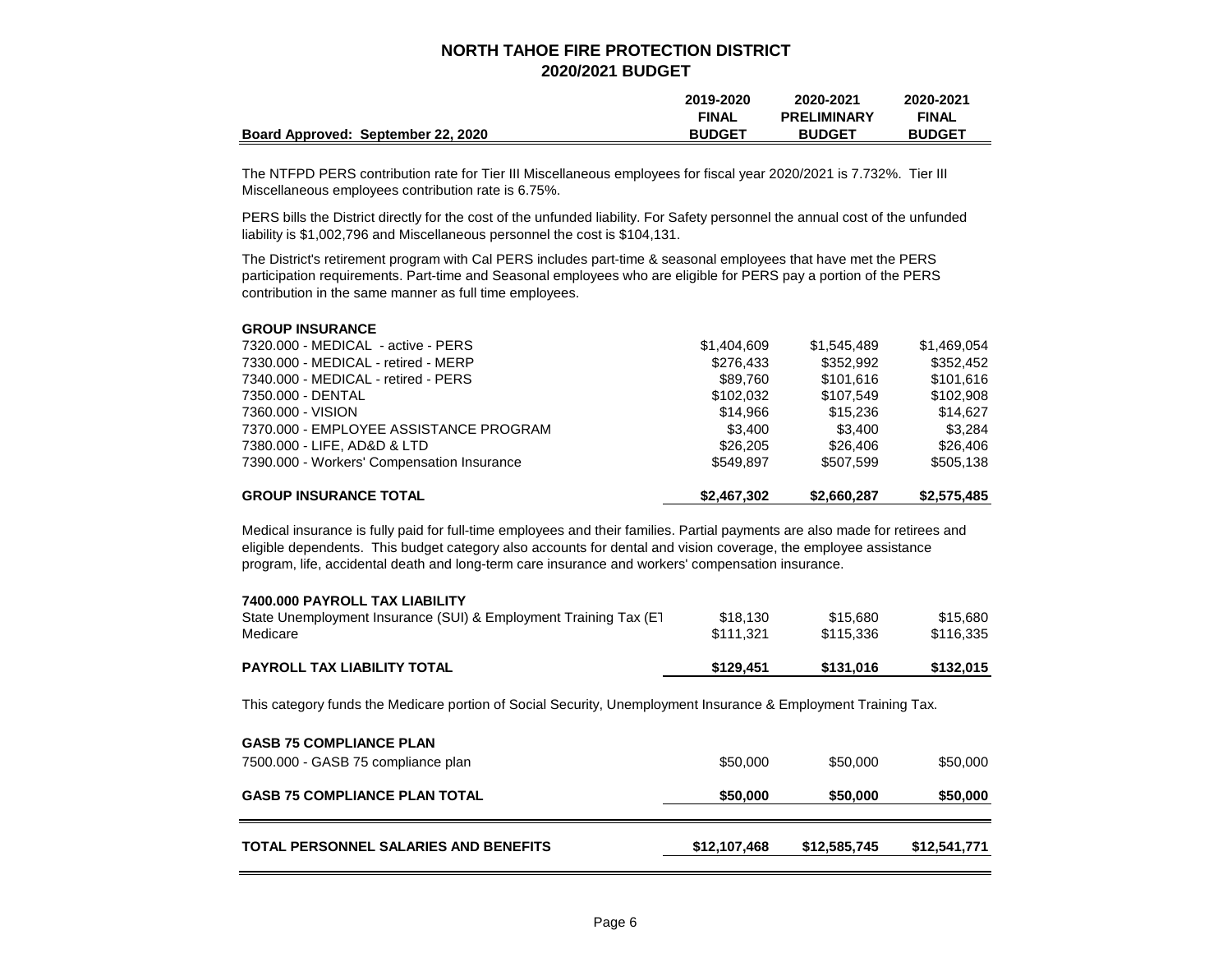|                                                    | 2019-2020<br><b>FINAL</b> | 2020-2021<br><b>PRELIMINARY</b> | 2020-2021<br><b>FINAL</b> |
|----------------------------------------------------|---------------------------|---------------------------------|---------------------------|
| Board Approved: September 22, 2020                 | <b>BUDGET</b>             | <b>BUDGET</b>                   | <b>BUDGET</b>             |
| <b>SERVICES &amp; SUPPLIES</b>                     |                           |                                 |                           |
| <b>CLOTHING</b>                                    |                           |                                 |                           |
| 8011.000 - Uniform allowance, full time employees  | \$40,000                  | \$40,000                        | \$40,000                  |
| 8012.000 - Badges, name tags, patches, car plates  | \$4.000                   | \$4,000                         | \$3,500                   |
| 8014.000 - PTP uniforms                            | \$1,000                   | \$1,000                         | \$800                     |
| 8015,000 - Class A uniforms                        | \$7.500                   | \$7.500                         | \$8,500                   |
| 8017.000 - Safety Boots (stn. wildland, winter)    | \$4.375                   | \$4.375                         | \$4,375                   |
| 8018.000 - Outerwear (jackets, snow pants, gloves) | \$6,000                   | \$6,000                         | \$6,000                   |
| <b>CLOTHING TOTAL</b>                              | \$62,875                  | \$62,875                        | \$63,175                  |

This account covers the \$750 per employee uniform allowance for full-time employees and other uniform requirements not a part of another program.

| <b>SAFETY CLOTHING - STRUCTURE</b>       |          |          |          |
|------------------------------------------|----------|----------|----------|
| 8021,000 - Helmets                       | \$2,000  | \$2,000  | \$3,000  |
| 8022.000 - Turnouts                      | \$25,000 | \$25,000 | \$42,000 |
| 8023.000 - Turnout boots                 | \$1.500  | \$1,500  | \$500    |
| 8024.000 - Gloves                        | \$1,500  | \$1,500  | \$1,000  |
| 8025.000 - Hoods, suspenders, shields    | \$2,500  | \$2,500  | \$1.500  |
| 8026.000 - Flashlights                   | \$1,000  | \$1,000  | \$1,000  |
| 8028.000 - Repairs                       | \$3,000  | \$3,000  | \$3,000  |
| 8029.000 - Ballistic Protection          | \$10,000 | \$10,000 | \$10,500 |
| <b>SAFETY CLOTHING - STRUCTURE TOTAL</b> | \$46,500 | \$46,500 | \$62,500 |

These accounts cover expenses related to personal protective equipment (PPE) for all emergencies except vegetation fires. The District has been on a 10 year replacement program for turn-outs with PBI and Kevlar material.

| <b>SAFETY CLOTHING - WILDLAND</b>       |          |          |          |
|-----------------------------------------|----------|----------|----------|
| 8033.000 - Shirts, pants                | \$8,000  | \$8,000  | \$3,000  |
| 8034.000 - Shelters                     | \$1,000  | \$1,000  | \$3,500  |
| 8035.000 - Gloves, hose packs, chaps    | \$3,000  | \$3,000  | \$1,500  |
| 8036.000 - Web gear                     | \$750    | \$750    | \$500    |
| 8037.000 - Helmets                      | \$500    | \$500    | \$500    |
| 8038,000 - Water/Meals                  | \$4.000  | \$4.000  | \$4.000  |
| 8039.000 - Pack Test                    | \$500    | \$500    | \$500    |
| <b>SAFETY CLOTHING - WILDLAND TOTAL</b> | \$17,750 | \$17.750 | \$13,500 |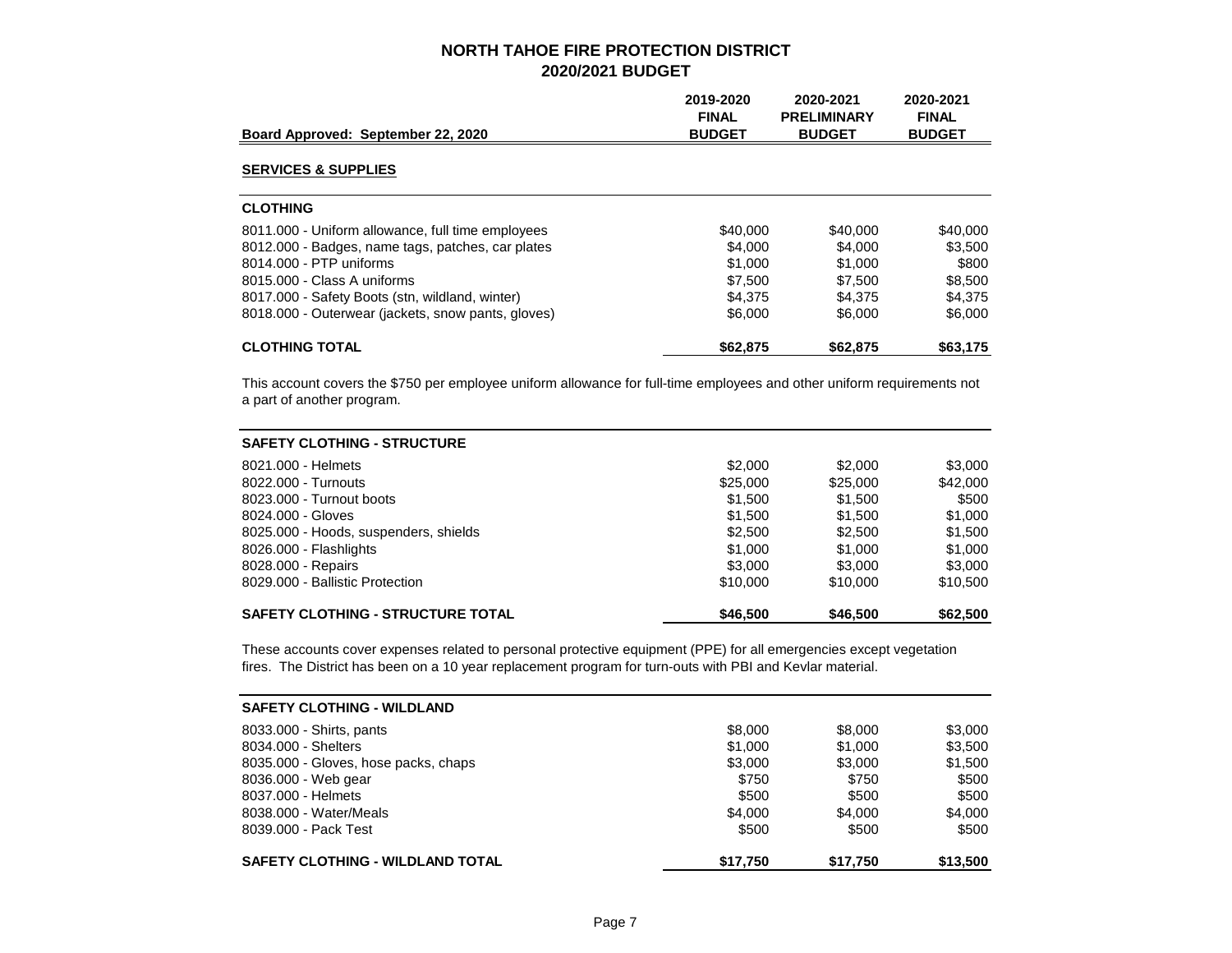|                                    | 2019-2020     | 2020-2021          | 2020-2021     |
|------------------------------------|---------------|--------------------|---------------|
|                                    | <b>FINAL</b>  | <b>PRELIMINARY</b> | <b>FINAL</b>  |
| Board Approved: September 22, 2020 | <b>BUDGET</b> | <b>BUDGET</b>      | <b>BUDGET</b> |

This account funds PPE for wildland fires and ensures adequate inventories are available to replace damaged or worn out items and to outfit new employees.

| <b>COMMUNICATIONS</b>                             |          |          |          |
|---------------------------------------------------|----------|----------|----------|
| 8043.000 - Radio Repair                           | \$10,000 | \$10,000 | \$9,000  |
| 8044.000 - New /replacement radio/pager equipment | \$10,000 | \$10,000 | \$9,000  |
| 8044.010 - AM Transmitters                        | \$0      | \$0      | \$4,000  |
| 8045.000 - Radio/pager batteries                  | \$4,000  | \$4,000  | \$4,000  |
| 8046.000 - Radio software updates                 | \$250    | \$250    | \$250    |
| 8047.000 - Pager/Sat Phone service                | \$400    | \$400    | \$475    |
| 8048.000 - Cell phone service                     | \$29,000 | \$29,000 | \$30,000 |
| 8048.010 - Cell phone equip & supplies            | \$2,000  | \$2,000  | \$1,250  |
| 8049.020 - Radio licenses                         | \$250    | \$250    | \$250    |
| <b>COMMUNICATIONS TOTAL</b>                       | \$55,900 | \$55,900 | \$58,225 |
| <b>COMPUTER SYSTEMS</b>                           |          |          |          |
| 8051.000 - Hardware                               |          |          |          |
| 8051.010 Computers                                | \$14,000 | \$14,000 | \$12,500 |
| 8051.012 Mobile Equipment (MDT)                   | \$14,000 | \$14,000 | \$18,000 |
| 8051.014 Printers                                 | \$1,500  | \$1,500  | \$1,500  |
| 8051.040 Cables, keyboards, mouse, hardware       | \$1,300  | \$1,300  | \$1,300  |
| 8051.070 Routers and Switches                     | \$2,800  | \$2,800  | \$1,200  |
| 8051.075 Monitors                                 | \$1,800  | \$1,800  | \$800    |
| <b>Hardware Total</b>                             | \$35,400 | \$35,400 | \$35,300 |
| 8052.000 - Software                               |          |          |          |
| 8052.015 Office 365                               | \$7,560  | \$7,560  | \$5,400  |
| 8052.030 Cougar Mountain                          | \$4,100  | \$4,100  | \$3,700  |
| 8052.040 Code 42 Software                         | \$360    | \$360    | \$360    |
| 8052.041 Apparatus Maintenance Software           | \$4,000  | \$4,000  | \$4,000  |
| 8052.042 Other Services                           | \$3,000  | \$3,000  | \$2,623  |
| 8052.055 Plan Check Software                      | \$3,500  | \$5,255  | \$5,255  |
| 8052.070 Records Management Systems NFIRS         | \$4,483  | \$4,483  | \$4,306  |
| 8052.076 Incident View                            | \$13,260 | \$13,260 | \$11,820 |
| 8052.077 CAD Interface                            | \$5,000  | \$5,000  | \$5,000  |
| 8052.082 AVG Managed Workplace                    | \$12,000 | \$12,000 | \$12,000 |
| 8052.084 Infinitely Virtual (server/data)         | \$16,000 | \$16,000 | \$16,000 |
| 8052.090 Staffing Program                         | \$5,500  | \$5,500  | \$3,975  |
| 8052.100 Lexipol Subscription                     | \$5,483  | \$6,579  | \$6,840  |
| 8052.105 Training Software                        | \$0      | \$6,523  | \$6,523  |
| <b>Software Total</b>                             | \$84,246 | \$93,620 | \$87,802 |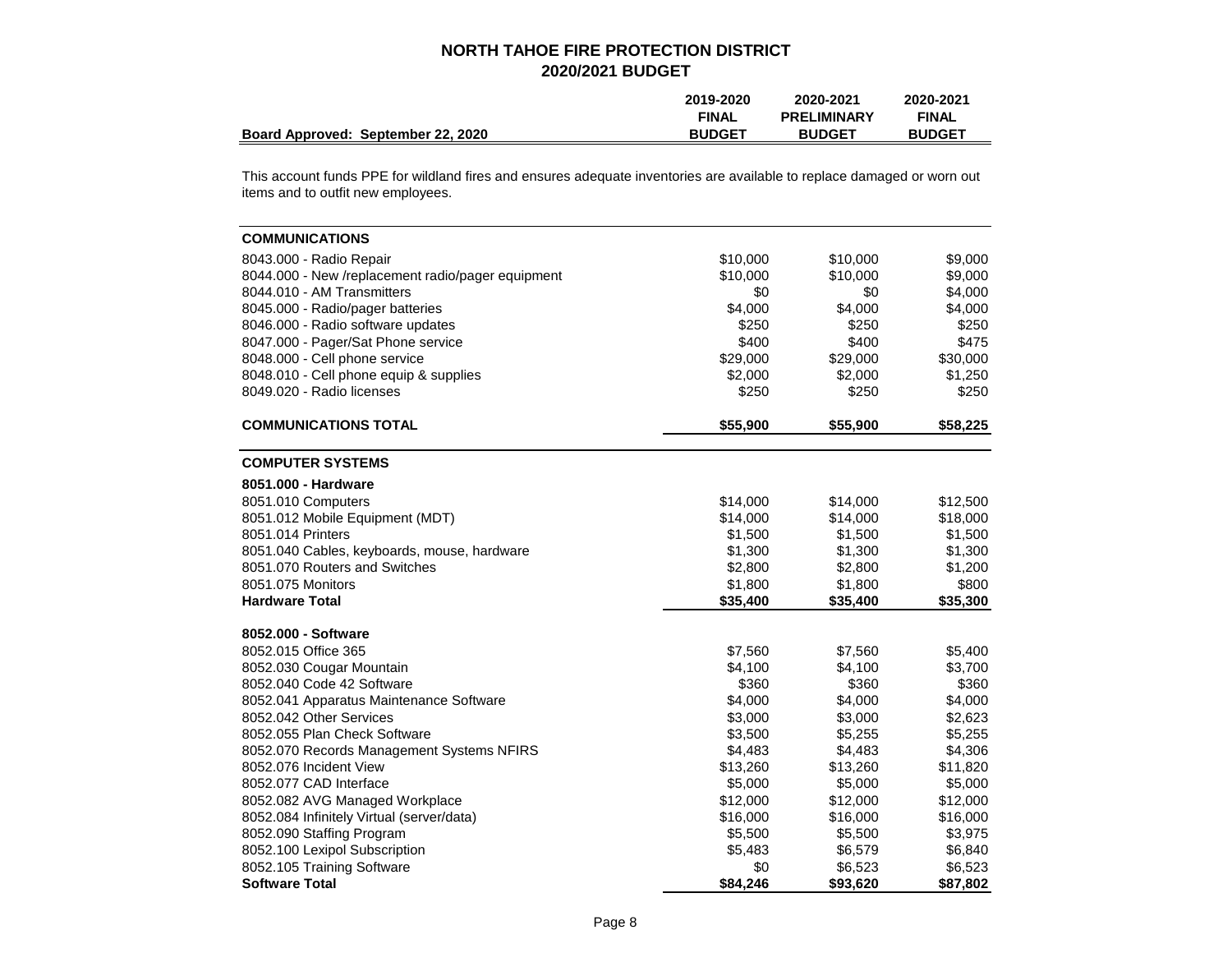| Board Approved: September 22, 2020     | 2019-2020<br><b>FINAL</b><br><b>BUDGET</b> | 2020-2021<br><b>PRELIMINARY</b><br><b>BUDGET</b> | 2020-2021<br><b>FINAL</b><br><b>BUDGET</b> |
|----------------------------------------|--------------------------------------------|--------------------------------------------------|--------------------------------------------|
| 8053.010 - System maintenance          | \$50,000                                   | \$50,000                                         | \$50,000                                   |
| <b>COMPUTER SYSTEMS TOTAL</b>          | \$169,646                                  | \$179,020                                        | \$173,102                                  |
| <b>HOUSEHOLD EXPENSES</b>              |                                            |                                                  |                                            |
| 8061.000 - Station supplies            | \$11,000                                   | \$11,000                                         | \$11,000                                   |
| 8061.010 - Janitorial supplies         | \$5,000                                    | \$5,000                                          | \$5,000                                    |
| 8061.020 - Janitorial Service - Stn 51 | \$5,920                                    | \$5,920                                          | \$5,800                                    |
| HOUSEHOLD EXPENSES TOTAL               | \$21,920                                   | \$21,920                                         | \$21,800                                   |
| <b>FIRE EXTINGUISHERS</b>              |                                            |                                                  |                                            |
| 8071.000 - Service                     | \$3,000                                    | \$3,000                                          | \$3,000                                    |
| 8072.000 - Replacement                 | \$1,200                                    | \$1,200                                          | \$1,200                                    |
| FIRE EXTINGUISHERS TOTAL               | \$4,200                                    | \$4,200                                          | \$4,200                                    |
| 8077.000 - GENERAL LIABILITY INSURANCE | \$138,349                                  | \$125,000                                        | \$117,302                                  |

This is an estimate of the cost of the general liability insurance policy for the District.

### **APPARATUS MAINTENANCE**

| 1922 Seagraves I           | \$1,000  | \$1,000 | \$500   |
|----------------------------|----------|---------|---------|
| 1971 John Deere Loader     | \$3,000  | \$3,000 | \$1,500 |
| 1999 Ford F-250 STL        | \$2,000  | \$2,000 | \$2,000 |
| 2007 International III     | \$7,500  | \$7,500 | \$7,500 |
| 2003 Spartan Pumper I      | \$10,000 | \$8,000 | \$7,500 |
| 2004 Kenworth Water Tender | \$5,000  | \$5,000 | \$7,500 |
| 2005 Ford Braun Ambulance  | \$3,000  | \$3,000 | \$1,500 |
| 1997 International II- E56 | \$5,000  | \$5,000 | \$7,500 |
| 2008 Ford F250             | \$3,000  | \$3,000 | \$3,000 |
| 2008 Ford F-150 Stn 51     | \$3,000  | \$3,000 | \$3,000 |
| 2008 Ford F-150 Stn 52     | \$3,000  | \$3,000 | \$3,000 |
| 2006 Bauer Air Trailer     | \$1,000  | \$1,000 | \$1,000 |
| 2005 DCA70 CAT gen Stn 51  | \$1,500  | \$1,500 | \$1,500 |
| 2008 Ford Expedition B-5   | \$3,000  | \$3,000 | \$2,000 |
| 2009 Ford Expedition       | \$3,000  | \$3,000 | \$2,000 |
|                            |          |         |         |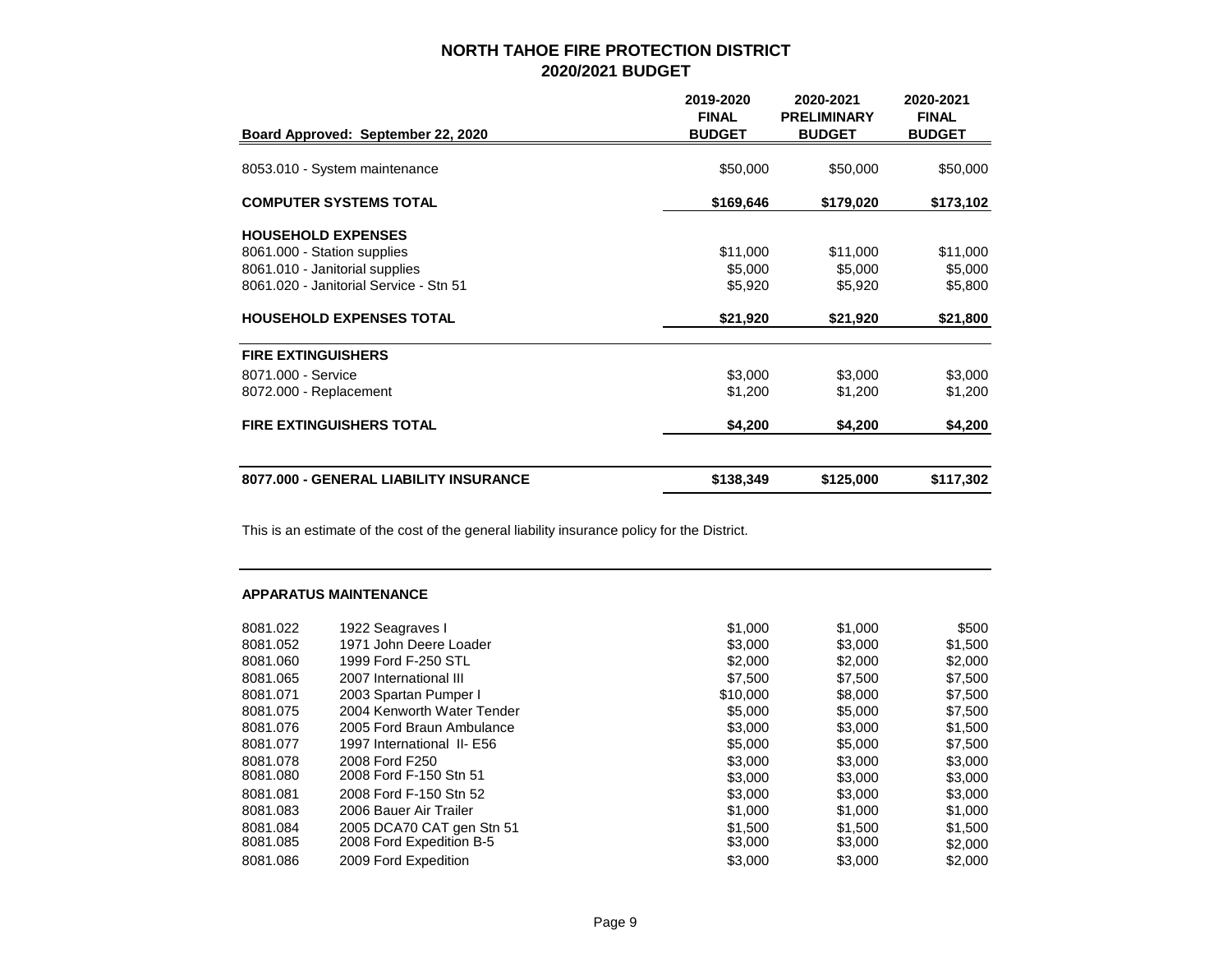|          |                                        | 2019-2020<br><b>FINAL</b> | 2020-2021<br><b>PRELIMINARY</b> | 2020-2021<br><b>FINAL</b> |
|----------|----------------------------------------|---------------------------|---------------------------------|---------------------------|
|          | Board Approved: September 22, 2020     | <b>BUDGET</b>             | <b>BUDGET</b>                   | <b>BUDGET</b>             |
| 8081.088 | 2011 Mechanic Vehicle                  | \$5,000                   | \$5,000                         | \$5,000                   |
| 8081.089 | 2011 Ford F350 Braun Ambulance         | \$7,000                   | \$7,000                         | \$6,500                   |
| 8081.090 | 2012 Ford F-350 Braun Ambulance        | \$5,000                   | \$5,000                         | \$0                       |
| 8081.091 | 2014 Ford F350 Braun Ambulance         | \$5,000                   | \$5,000                         | \$5,500                   |
| 8081.092 | 2014 KME Type I Engine                 | \$7,500                   | \$7,500                         | \$7,500                   |
| 8081.093 | 2014 KME Type I Engine                 | \$7,500                   | \$7,500                         | \$7,500                   |
| 8081.094 | 2014 Dodge Braun Ambulance             | \$5,000                   | \$5,000                         | \$5,000                   |
| 8081.095 | 2016 Dodge Braun Ambulance             | \$5,000                   | \$5,000                         | \$5,000                   |
| 8081.096 | 2016 Ford Interceptor (503)            | \$3,000                   | \$3,000                         | \$3,000                   |
| 8081.097 | 2016 Ford F-250                        | \$3,000                   | \$3,000                         | \$3,000                   |
| 8081.098 | 2016 Ford F-250                        | \$3,000                   | \$3,000                         | \$3,000                   |
| 8081.099 | 2016 KME Type I Engine                 | \$7,500                   | \$7,500                         | \$7,500                   |
| 8081.100 | 2018 Ford Interceptor (500)            | \$3,000                   | \$3,000                         | \$3,000                   |
| 8081.101 | 2018 Ford F-250 (502)                  | \$3,000                   | \$3,000                         | \$3,000                   |
| 8081.102 | 2017 Dodge Braun Ambulance             | \$5,000                   | \$5,000                         | \$5,000                   |
| 8081.103 | 2018 HME International Type III Engine | \$7,500                   | \$7,500                         | \$7,500                   |
| 8081.104 | 2018 Subaru Impreza                    | \$500                     | \$500                           | \$1,000                   |
| 8081.106 | 2019 Braun Ambulance                   | \$3,000                   | \$3,000                         | \$5,000                   |
| 8081.107 | 2019 Subaru Impreza                    | \$500                     | \$500                           | \$1,000                   |
| 8081.108 | 2020 Subaru Impreza                    | \$0                       | \$500                           | \$1,000                   |
| 8081.109 | 2021 Braun Ambulance                   | \$0                       | \$0                             | \$5,000                   |
| 8081.203 | 2004 Arrow Trailer                     | \$1,500                   | \$1,500                         | \$1,500                   |
| 8081.204 | 2006 Ford F450                         | \$3,000                   | \$3,000                         | \$3,000                   |
| 8081.205 | 2006 Carson Chip Trailer               | \$2,000                   | \$2,000                         | \$0                       |
| 8081.207 | 2001 Ford F350                         | \$3,000                   | \$3,000                         | \$3,000                   |
| 8081.208 | 2008 Ford F-450                        | \$3,000                   | \$3,000                         | \$3,000                   |
| 8081.209 | 1999 Ford F-150 STN53                  | \$1,000                   | \$1,000                         | \$750                     |
| 8081.210 | 1999 Ford F-150 Prevent                | \$1,000                   | \$1,000                         | \$750                     |
| 8081.212 | 2003 Chevy Tahoe                       | \$2,000                   | \$2,000                         | \$2,000                   |
| 8081.213 | 2008 Bandit Chipper                    | \$2,000                   | \$2,000                         | \$1,500                   |
| 8081.216 | Freightliner                           | \$0                       | \$0                             | \$500                     |
| 8081.217 | Chipper                                | \$0                       | \$0                             | \$2,000                   |
| 8081.247 | Snowmobile Trailer                     | \$750                     | \$750                           | \$750                     |
| 8081.248 | <b>PIO Trailer</b>                     | \$250                     | \$250                           | \$250                     |
| 8081.249 | <b>PIO</b> Trailer                     | \$250                     | \$250                           | \$250                     |
| 8081.252 | 1985 Cook Trailer                      | \$500                     | \$500                           | \$250                     |
| 8081.253 | 2011 Skidoo Snowmobile                 | \$500                     | \$500                           | \$500                     |
| 8081.254 | 2012 Skidoo Snowmobile                 | \$500                     | \$500                           | \$500                     |
| 8081.255 | <b>Two-Axle Tow Trailer</b>            | \$500                     | \$500                           | \$500                     |
| 8081.256 | Polaris Ranger                         | \$1,500                   | \$1,500                         | \$1,500                   |
| 8081.257 | Utility Trailer for Ranger             | \$500                     | \$500                           | \$250                     |
| 8081.258 | Snowmobile Sleigh                      | \$250                     | \$250                           | \$250                     |
| 8081.259 | <b>CAT Loader</b>                      | \$10,000                  | \$10,000                        | \$2,500                   |
| 8081.260 | Message Board                          | \$250                     | \$250                           | \$250                     |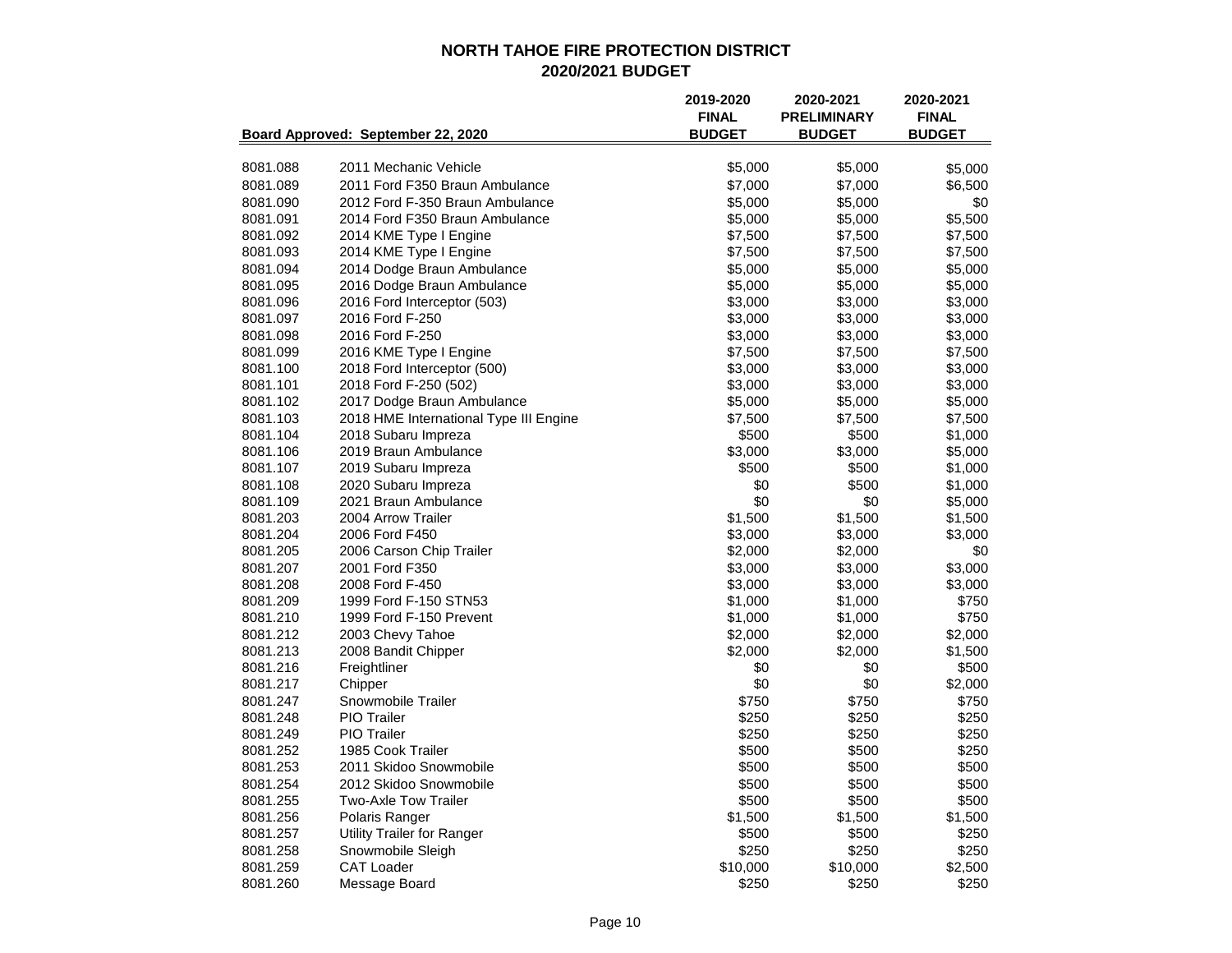|          | Board Approved: September 22, 2020 | 2019-2020<br><b>FINAL</b><br><b>BUDGET</b> | 2020-2021<br><b>PRELIMINARY</b><br><b>BUDGET</b> | 2020-2021<br><b>FINAL</b><br><b>BUDGET</b> |
|----------|------------------------------------|--------------------------------------------|--------------------------------------------------|--------------------------------------------|
| 8081.261 | Message Board                      | \$250                                      | \$250                                            | \$250                                      |
| 8081.262 | <b>UTV</b>                         | \$0                                        | \$750                                            | \$500                                      |
| 8081.263 | UTV Enclosed Trailer               | \$0                                        | \$500                                            | \$500                                      |
| 8081.264 | Message Board                      | \$0                                        | \$250                                            | \$500                                      |
| 8081.998 | <b>Budget Adjustment</b>           | $-$ \$85,500                               | -\$85.500                                        | -\$79,500                                  |
|          | <b>APPARATUS MAINTENANCE TOTAL</b> | \$89,000                                   | \$89,000                                         | \$89,000                                   |

Notable is the budget adjustment, these accounts represent a decrease in the overall apparatus maintenance budget while still acknowledging the need for maintenance on individual apparatus units.

#### **OTHER FLEET EXPENSES**

| <b>OTHER FLEET EXPENSES TOTAL</b>                 | \$99,900 | \$99,900 | \$100,600 |
|---------------------------------------------------|----------|----------|-----------|
| 8098.000 - Parts inventory management             | \$2,000  | \$2,000  | \$2,000   |
| 8097.000 - Station Generator Maintenance          | \$500    | \$500    | \$500     |
| 8095,000 - Snow chains                            | \$0      | \$0      | \$0       |
| 8093.000 - Service unit tools - new & replacement | \$1,000  | \$1,000  | \$1,000   |
| 8092.000 - Shop tools - new & replacement         | \$3,000  | \$3,000  | \$3,000   |
| 8091.000 - Waste oil management                   | \$2,500  | \$2,500  | \$2,500   |
| $8090.000 - Gas$                                  | \$30,000 | \$30,000 | \$33,000  |
| 8089.000 - Diesel                                 | \$45,000 | \$45,000 | \$45,000  |
| 8088.000 - Oils, fluids, filters                  | \$7,000  | \$7,000  | \$7,000   |
| 8084.010 - Station Carpets & towels               | \$6,700  | \$6.700  | \$4,400   |
| 8084.000 - Coveralls & shop towels                | \$2,200  | \$2.200  | \$2,200   |
|                                                   |          |          |           |

These accounts pay for the cost of the mechanic division, cost of diesel and gasoline, snow chains and generators.

| <b>OTHER EQUIPMENT MAINTENANCE</b>            |          |          |          |
|-----------------------------------------------|----------|----------|----------|
| 8102.000 - Outside repair                     | \$1,000  | \$1,000  | \$8,500  |
| 8103.000 - Small tools - maintenance & repair | \$1,000  | \$1,000  | \$1,000  |
| 8104.000 - Ladders testing                    | \$1.700  | \$1.700  | \$1.100  |
| 8106.000 - Hurst/Holmatro tool testing        | \$3,000  | \$3,000  | \$3,000  |
| 8107.000 - Pump testing                       | \$3.500  | \$3.500  | \$3,200  |
| 8108.000 - Hose testing                       | \$8,000  | \$8,000  | \$5.500  |
| OTHER EQUIPMENT MAINTENANCE TOTAL             | \$18,200 | \$18,200 | \$22,300 |

This account covers parts and testing of the District small tools and equipment. This also covers the costs of outsourcing to third party testing of ladders, rescue tools, engine pumps and hose.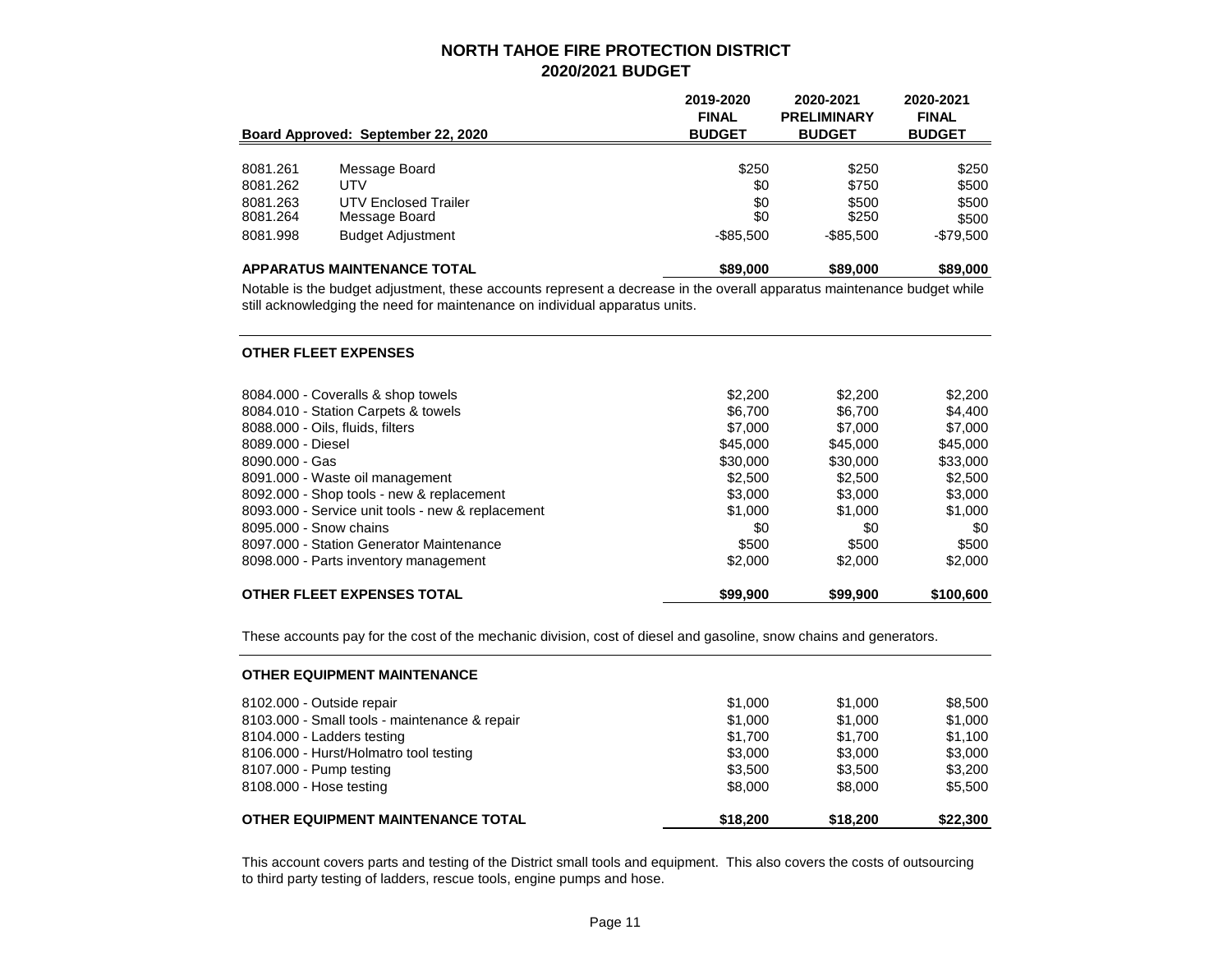|                                                           | 2019-2020<br><b>FINAL</b> | 2020-2021<br><b>PRELIMINARY</b> | 2020-2021<br><b>FINAL</b> |
|-----------------------------------------------------------|---------------------------|---------------------------------|---------------------------|
| Board Approved: September 22, 2020                        | <b>BUDGET</b>             | <b>BUDGET</b>                   | <b>BUDGET</b>             |
|                                                           |                           |                                 |                           |
| <b>SCBA MAINTENANCE</b>                                   |                           |                                 |                           |
| 8110.010 - SCBA Equipment Replacement                     | \$7,680                   | \$0                             | \$5,000                   |
| 8111.000 - SCBA Testing                                   | \$2,200                   | \$2,200                         | \$7,050                   |
| 8112.000 - SCBA parts & maintenance-New OSHA Requirements | \$5,000                   | \$5,000                         | \$4,050                   |
| 8112.010 - SCBA fit testing                               | \$1,100                   | \$1,100                         | \$1,375                   |
| 8113.000 - Compressor maintenance                         | \$3,500                   | \$3,500                         | \$4,040                   |
| 8114.000 - Personal alert devices & batteries             | \$350                     | \$350                           | \$350                     |
| <b>SCBA MAINTENANCE TOTAL</b>                             | \$19,830                  | \$12,150                        | \$21,865                  |
|                                                           |                           |                                 |                           |
| <b>TECHNICAL RESCUE EQUIPMENT</b>                         |                           |                                 |                           |
| 8121.020 Confined Space Rescue Equipment                  | \$1,500                   | \$1,500                         | \$1,500                   |
| 8121.040 Swift Water Rescue Equip                         | \$2,500                   | \$2,500                         | \$2,000                   |
| 8121.045 Rope Rescue                                      | \$11,000                  | \$11,000                        | \$5,000                   |
| 8121.052 Shore Zone Rescue                                | \$3,000                   | \$3,000                         | \$3,000                   |
| 8121.055 UTV / Back Country Rescue                        | \$2,000                   | \$2,000                         | \$3,000                   |
| 8121.065 Winter Rescue Program                            | \$3,800                   | \$3,800                         | \$2,000                   |
| <b>RESCUE EQUIPMENT TOTAL</b>                             | \$23,800                  | \$23,800                        | \$16,500                  |
|                                                           |                           |                                 |                           |
| <b>ALPINE MEADOWS FIRE STATION</b>                        |                           |                                 |                           |
| 8125,000 Utilities                                        | \$5,500                   | \$5,500                         | \$5,500                   |
| 8126.010 Maintenance                                      | \$3,500                   | \$3,500                         | \$4,500                   |
| 8126.035 Heater maint contract                            | \$500                     | \$500                           | \$500                     |
| 8126.050 Exterminator                                     | \$550                     | \$550                           | \$500                     |
| 8126.112 Alarm System Monitoring                          | \$550                     | \$550                           | \$650                     |
| <b>ALPINE MEADOWS FIRE TOTAL</b>                          | \$10,600                  | \$10,600                        | \$11,650                  |

These accounts track the cost of utilities, repairs and maintenance of the Alpine Meadows fire station. This year's expenses are estimated and reimbursed from ASCWD in the 15 year agreement.

| <b>BUILDINGS &amp; GROUNDS MAINTENANCE</b>       |         |         |          |
|--------------------------------------------------|---------|---------|----------|
| 8131,000 - Snow removal contracts - all stations | \$9,000 | \$9.000 | \$10.000 |
| 8131.010 - Snow Removal Equipment                | \$3,000 | \$1.000 | \$1,000  |
| 8131.200 - Asphalt sealing - all stations        | \$9,000 | \$9.000 | \$3,000  |
| 8131.310 - Furniture - all stations              | \$3,000 | \$3,000 | \$3,000  |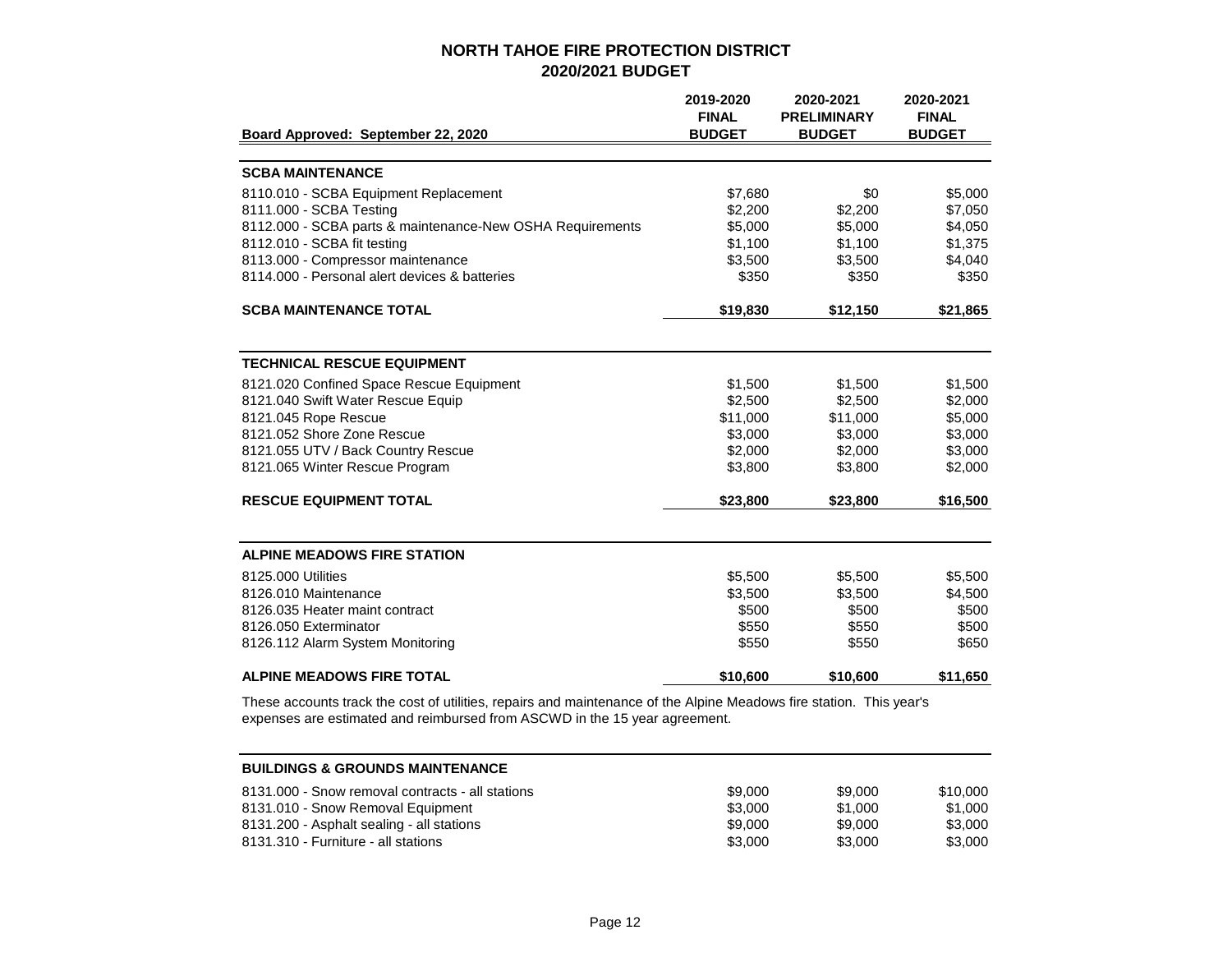|                                                       | 2019-2020<br><b>FINAL</b> | 2020-2021<br><b>PRELIMINARY</b> | 2020-2021<br><b>FINAL</b> |
|-------------------------------------------------------|---------------------------|---------------------------------|---------------------------|
| Board Approved: September 22, 2020                    | <b>BUDGET</b>             | <b>BUDGET</b>                   | <b>BUDGET</b>             |
| 8131.315 - Repairs                                    | \$20,800                  | \$15,000                        | \$15,000                  |
| 8131.330 - Facilities Tool Allowance                  | \$2,000                   | \$2,000                         | \$5,000                   |
| 8131.335 - Facilities Maintenance Consumable Supplies | \$1,500                   | \$1,500                         | \$1,500                   |
| 8131.340 - Security Enhancements                      | \$3,000                   | \$3,000                         | \$7,000                   |
| All Stations Repairs & Maintenance Total              | \$51,300                  | \$43,500                        | \$45,500                  |
| 8132.000 - Station 51 - repairs & maintenance         |                           |                                 |                           |
| 8132.010 Maintenance                                  | \$19,700                  | \$18,000                        | \$25,000                  |
| 8132.020 Sprinkler test                               | \$2,750                   | \$2,750                         | \$1,801                   |
| 8132.050 Exterminator                                 | \$500                     | \$500                           | \$500                     |
| 8132.097 CA Elevator Permit                           | \$850                     | \$850                           | \$850                     |
| 8132.098 Placer APCD Generator Permit                 | \$550                     | \$450                           | \$413                     |
| 8132.099 Placer APCD Haz Mat Permit                   | \$1,350                   | \$1,200                         | \$1,350                   |
| 8132.105 Window Cleaning                              | \$1,100                   | \$1,100                         | \$1,100                   |
| 8132.112 Alarm Monitoring                             | \$900                     | \$900                           | \$668                     |
| 8132.113 Alarm service                                | \$500                     | \$500                           | \$500                     |
| 8132.115 HVAC service contract                        | \$10,000                  | \$10,000                        | \$10,000                  |
| 8132.120 Elevator service/inspection/testing          | \$2,750                   | \$2,750                         | \$2,750                   |
| <b>Station 51 Repairs &amp; Maintenance Total</b>     | \$40,950                  | \$39,000                        | \$44,932                  |
| 8133.000 - Station 52 - repairs & maintenance         |                           |                                 |                           |
| 8133.010 Maintenance                                  | \$15,000                  | \$15,000                        | \$25,000                  |
| 8133.050 Exterminator                                 | \$500                     | \$500                           | \$500                     |
| 8133.096 Placer APCD Fuel Permit                      | \$200                     | \$200                           | \$145                     |
| 8133.097 Placer APCD Vapor Test                       | \$500                     | \$500                           | \$425                     |
| 8133.098 Placer APCD Generator Permit                 | \$350                     | \$450                           | \$413                     |
| 8133.099 Placer APCD Haz Mat Permit                   | \$1,350                   | \$1,500                         | \$1,500                   |
| 8133.112 Alarm Monitoring                             | \$500                     | \$500                           | \$656                     |
| 8133.113 Fuel Pump Repairs                            | \$500                     | \$500                           | \$500                     |
| <b>Station 52 Repairs &amp; Maintenance Total</b>     | \$18,900                  | \$19,150                        | \$29,139                  |
| 8134.000 - Station 53 - repairs & maintenance         |                           |                                 |                           |
| 8134.010 Maintenance                                  | \$5,000                   | \$5,000                         | \$5,000                   |
| 8134.020 Sprinkler Test                               | \$650                     | \$650                           | \$650                     |
| 8134.050 Exterminator                                 | \$500                     | \$500                           | \$500                     |
| 8134.098 Placer APCD Generator Permit                 | \$550                     | \$450                           | \$413                     |
| 8134.112 Alarm Monitoring                             | \$500                     | \$500                           | \$578                     |
| <b>Station 53 Repairs &amp; Maintenance Total</b>     | \$7,200                   | \$7,100                         | \$7,141                   |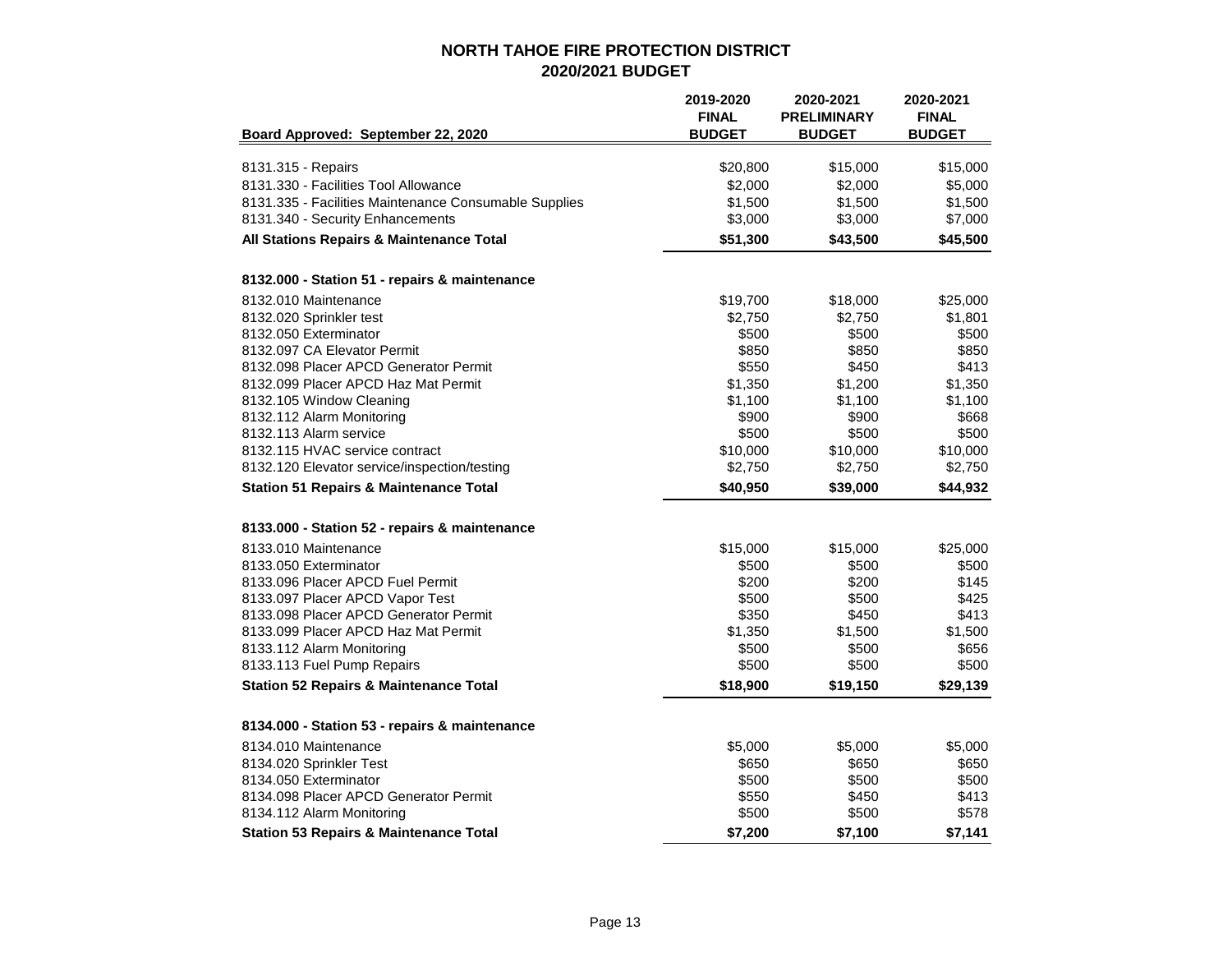|                                                       | 2019-2020<br><b>FINAL</b> | 2020-2021<br><b>PRELIMINARY</b> | 2020-2021<br><b>FINAL</b> |
|-------------------------------------------------------|---------------------------|---------------------------------|---------------------------|
| Board Approved: September 22, 2020                    | <b>BUDGET</b>             | <b>BUDGET</b>                   | <b>BUDGET</b>             |
| 8135.000 - Station 54 - repairs & maintenance         |                           |                                 |                           |
| 8135.010 Maintenance                                  | \$4,000                   | \$4,000                         | \$4,000                   |
| 8135.020 Sprinkler Test                               | \$275                     | \$275                           | \$275                     |
| 8135.050 Exterminator                                 | \$500                     | \$500                           | \$500                     |
| 8135.085 Window / Door Replacement                    | \$6,000                   | \$0                             | \$0                       |
| 8135.098 Placer APCD Generator Permit                 | \$350                     | \$450                           | \$413                     |
| 8135.099 Placer APCD Haz Mat Permit                   | \$1,250                   | \$1,400                         | \$1,350                   |
| 8135.112 Alarm Monitoring                             | \$500                     | \$500                           | \$578                     |
| <b>Station 54 Repairs &amp; Maintenance Total</b>     | \$12,875                  | \$7,125                         | \$7,116                   |
| 8136.000 - Station 55 - repairs & maintenance         |                           |                                 |                           |
| 8136.010 Maintenance                                  | \$5,000                   | \$5,000                         | \$5,000                   |
| 8136.050 Exterminator                                 | \$500                     | \$500                           | \$500                     |
| 8136.098 Placer APCD Generator Permit                 | \$350                     | \$450                           | \$413                     |
| 8136.112 Alarm System Monitoring                      | \$500                     | \$500                           | \$390                     |
| <b>Station 55 Repairs &amp; Maintenance Total</b>     | \$6,350                   | \$6,450                         | \$6,303                   |
| 8137.010 - Airport Storage                            | \$2,673                   | \$2,731                         | \$2,700                   |
|                                                       |                           |                                 |                           |
| 8140.020 - ARB Permits (3yr cycle - permits chippers) | \$0                       | \$0                             | \$2,500                   |
| <b>BUILDINGS &amp; GROUNDS MAINTENANCE TOTAL</b>      | \$140,248                 | \$125,056                       | \$145,331                 |
| <b>EMS PROGRAM</b>                                    |                           |                                 |                           |
| 8153.000 - Disposable supplies                        | \$60,000                  | \$60,000                        | \$60,000                  |
| 8153.010 - Medications                                | \$13,507                  | \$13,507                        | \$14,000                  |
| 8154.000 - Equipment replacement                      | \$14,746                  | \$14,746                        | \$14,746                  |
| 8154.010 - AED                                        | \$6,234                   | \$6,234                         | \$6,000                   |
| 8154.025 - Narcotic Vaults                            | \$14,109                  | \$0                             | \$7,000                   |
| 8155.020 Gurney PM                                    | \$6,223                   | \$6,223                         | \$6,690                   |
| 8155.030 Zoll (monitors PM)                           | \$3,590                   | \$3,590                         | \$4,500                   |
| 8156.000 - Oxygen gas                                 | \$2,078                   | \$2,078                         | \$2,078                   |
| 8158.000 - EPCR service fees/RMS                      | \$4,483                   | \$4,483                         | \$4,306                   |
| 8159.000 - IFT expenses                               | \$5,195                   | \$5,195                         | \$5,000                   |
| 8160,000 - SSV contract                               | \$2,078                   | \$2,078                         | \$2,078                   |
| 8161.000 - Billing fees                               | \$69,300                  | \$69,300                        | \$69,300                  |
| 8161.010 - Metro Fire GEMT admin fee                  | \$2,598                   | \$2,598                         | \$2,598                   |
| 8161.020 - GEMT QAF Fees                              | \$0                       | \$22,000                        | \$22,000                  |
| <b>EMS PROGRAM TOTAL</b>                              | \$204,141                 | \$212,032                       | \$220,296                 |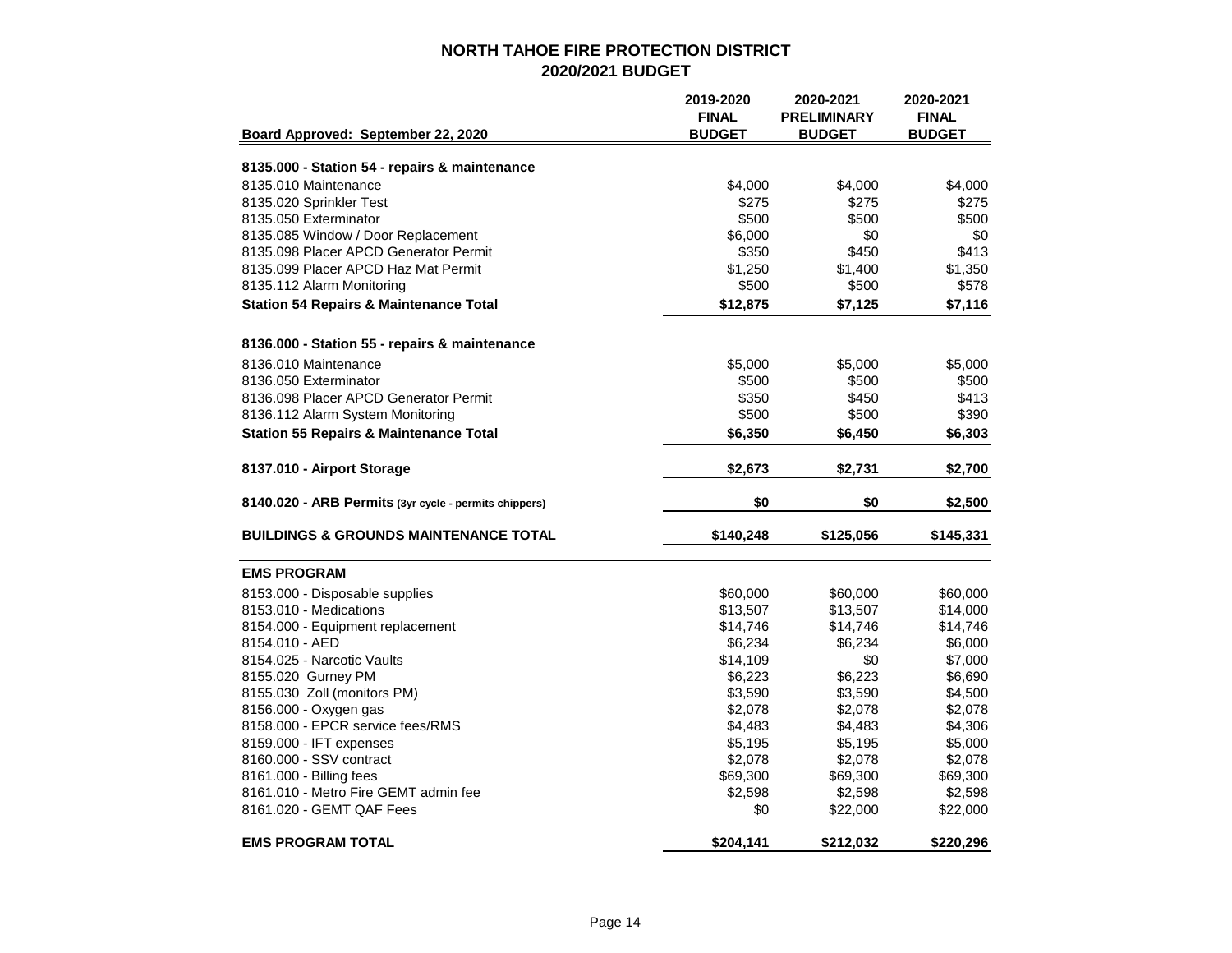|                                              | 2019-2020<br><b>FINAL</b> | 2020-2021<br><b>PRELIMINARY</b> | 2020-2021<br><b>FINAL</b> |
|----------------------------------------------|---------------------------|---------------------------------|---------------------------|
| Board Approved: September 22, 2020           | <b>BUDGET</b>             | <b>BUDGET</b>                   | <b>BUDGET</b>             |
|                                              |                           |                                 |                           |
| <b>SUBSCRIPTIONS &amp; MEMBERSHIPS</b>       |                           |                                 |                           |
| 8181.000 - Publications                      | \$250                     | \$250                           | \$250                     |
| 8182.000 - Memberships                       | \$10,000                  | \$12,000                        | \$12,000                  |
| 8183.000 - CSFA dues                         | \$6,000                   | \$6,000                         | \$6,000                   |
| <b>SUBSCRIPTIONS &amp; MEMBERSHIPS TOTAL</b> | \$16,250                  | \$18,250                        | \$18,250                  |
| <b>OFFICE SUPPLIES</b>                       |                           |                                 |                           |
| 8186.000 - Copier lease                      | \$8,124                   | \$8.537                         | \$8,620                   |
| 8187.000 - Disposable supplies               | \$13,000                  | \$13,000                        | \$13,000                  |
| 8189.000 - Postage & shipping                | \$2,500                   | \$2.500                         | \$2,500                   |
| 8193.000 - Checks, tax forms, e-filing       | \$400                     | \$400                           | \$400                     |
| 8193.010 - Bank fees                         | \$500                     | \$500                           | \$500                     |
| <b>OFFICE SUPPLIES TOTAL</b>                 | \$24,524                  | \$24,937                        | \$25,020                  |
| <b>BOARD EXPENSES</b>                        |                           |                                 |                           |
| 8201.000 - Medical insurance                 | \$91,925                  | \$96,414                        | \$99,436                  |
| 8202.000 - Meeting fees                      | \$4.467                   | \$4,467                         | \$4.150                   |
| 8202.020 - Board Member uniforms             | \$1,250                   | \$1,250                         | \$1,250                   |
| 8205.000 - Awards ceremony                   | \$9,000                   | \$15,000                        | \$15,000                  |
| 8208.000 - Election expenses                 | \$2,500                   | \$2,500                         | \$2,500                   |
| <b>BOARD EXPENSES TOTAL</b>                  | \$109,142                 | \$119,631                       | \$122,336                 |

These accounts contain all costs associated with the District Board of Directors, including the cost of Board member medical insurance, meetings and uniforms. In addition the District's employee awards ceremony is accounted for here.

| <b>PROFESSIONAL EXPENSES</b>       |           |           |           |
|------------------------------------|-----------|-----------|-----------|
| 8211.010 - Annual audit            | \$30,000  | \$30,000  | \$30,000  |
| 8211.020 - OPEB Valuation          | \$4.140   | \$2.070   | \$2.070   |
| 8211.030 - Professional Services   | \$40,000  | \$40,000  | \$50,000  |
| 8211.040 - Payroll Services        | \$1,500   | \$4.500   | \$4,463   |
| 8211,080 - Prevention Consultant   | \$4,000   | \$4,000   | \$4,000   |
| 8213.000 - Legal fees              | \$60,000  | \$60,000  | \$60,000  |
| <b>PROFESSIONAL EXPENSES TOTAL</b> | \$139.640 | \$140,570 | \$150,533 |

These accounts includes the cost of the annual audit and the bi-annual valuation of the District's OPEB liability. Also included are fees to outsource Payroll and Accounts Payable, monies for the Prevention consultant, and other professional services. Legal fees include the contract with Porter/Simon and the hourly contract for labor issues with Dan Coyle.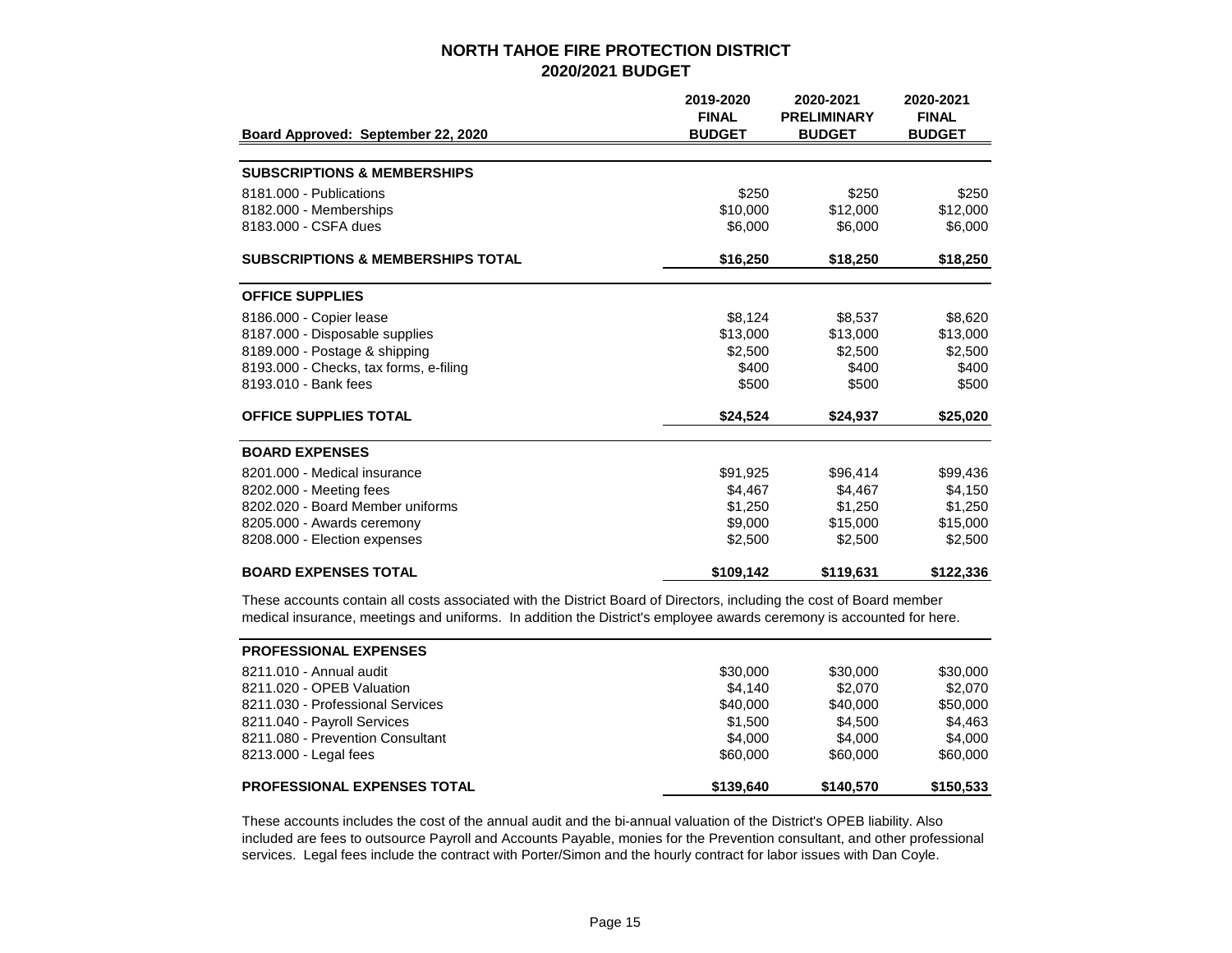| Board Approved: September 22, 2020         | 2019-2020<br><b>FINAL</b><br><b>BUDGET</b> | 2020-2021<br><b>PRELIMINARY</b><br><b>BUDGET</b> | 2020-2021<br><b>FINAL</b><br><b>BUDGET</b> |
|--------------------------------------------|--------------------------------------------|--------------------------------------------------|--------------------------------------------|
|                                            |                                            |                                                  |                                            |
| <b>OTHER SERVICES</b>                      |                                            |                                                  |                                            |
| 8216.000 - AB-2838.000 - LAFCO             | \$7.894                                    | \$7.894                                          | \$7.747                                    |
| 8217.000 - Legislative advocacy/grants     | \$12,000                                   | \$12,000                                         | \$12,000                                   |
| 8219.000 - Grass Valley Dispatch           | \$145.613                                  | \$145.613                                        | \$145.641                                  |
| 8220.035 - CFD                             | \$0                                        | \$2,500                                          | \$1,500                                    |
| 8220.038 - Mitigation Fee Update (AB-1600) | \$0                                        | \$0                                              | \$0                                        |
| 8220.070 - Contractual Services            | \$40,000                                   | \$40,000                                         | \$40,000                                   |
| 8220.080 - Wetland Monitoring STN 51       | \$2.500                                    | \$2,500                                          | \$2,500                                    |
| 8221,000 - SB-2557 & tax collection fee    | \$145.547                                  | \$151.540                                        | \$143,723                                  |
| 8222.000 - Outside Services                | \$15,000                                   | \$10,000                                         | \$10,000                                   |
| <b>OTHER SERVICES TOTAL</b>                | \$368,554                                  | \$372.047                                        | \$363,111                                  |

LAFCO charges are computed based on budget size and are non-negotiable.

The contract for legislative advocacy and grant procurement is with Sustainable Community Advocates.

The Placer County Fee to collect the property taxes, special tax and benefit assessment are non-negotiable.

The District has contracted with Grass Valley Dispatch to perform dispatch services.

| <b>PUBLICATIONS &amp; NOTICES</b>                                               |                      |                      |                      |
|---------------------------------------------------------------------------------|----------------------|----------------------|----------------------|
| 8224.000 - Legal notices/advertisements                                         | \$2,500              | \$2,500              | \$2,500              |
| <b>PUBLICATIONS &amp; NOTICES TOTAL</b>                                         | \$2,500              | \$2,500              | \$2,500              |
| <b>TRAVEL &amp; MEETINGS</b>                                                    |                      |                      |                      |
| 8227.000 - Travel & meetings & workshops<br>8227.100 - District Hosted Meetings | \$10,000<br>\$10,000 | \$10,000<br>\$10,000 | \$10,000<br>\$10,000 |
| <b>TRAVEL &amp; MEETINGS TOTAL</b>                                              | \$20,000             | \$20,000             | \$20,000             |

These funds account for the cost of District hosted meetings at any station and meals provided at fires and incidents and strike teams as well as expenses associated with travel and meetings at other locations and including a contingency for unanticipated travel.

| <b>HAZ-MAT</b>                             |         |         |         |
|--------------------------------------------|---------|---------|---------|
| 8231.000 - Disposable supplies             | \$1,500 | \$1,500 | \$1.500 |
| 8234.000 - Equipment repairs & replacement | \$3.500 | \$3.500 | \$3,500 |
| <b>HAZ-MAT TOTAL</b>                       | \$5,000 | \$5,000 | \$5,000 |

This accounts for the costs associated with the District's Hazardous Material program. The budget includes the annual calibration of sensors in the gas detectors and the replacement of disposable supplies if used at an incident.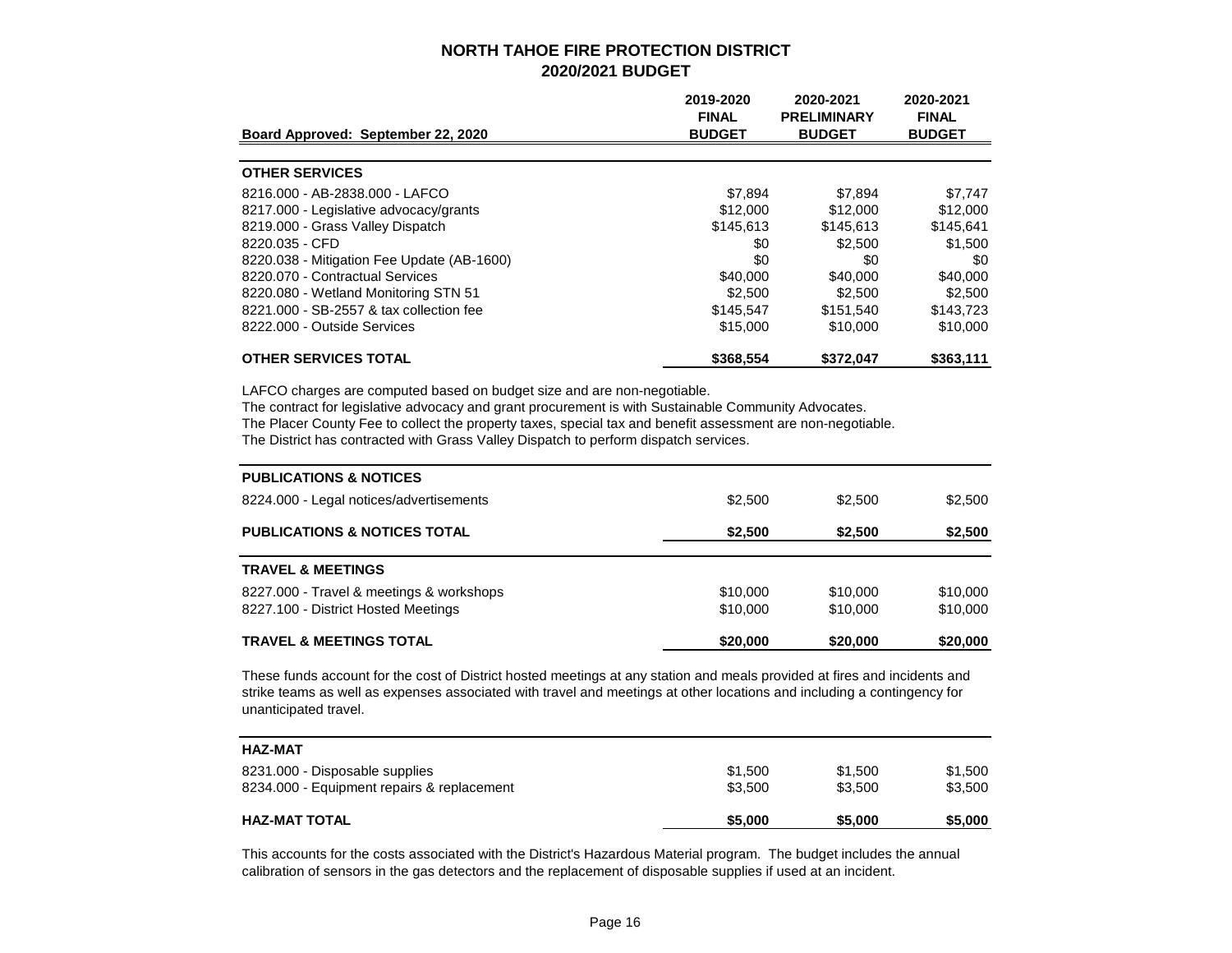|                                              | 2019-2020<br><b>FINAL</b> | 2020-2021<br><b>PRELIMINARY</b> | 2020-2021<br><b>FINAL</b> |
|----------------------------------------------|---------------------------|---------------------------------|---------------------------|
| Board Approved: September 22, 2020           | <b>BUDGET</b>             | <b>BUDGET</b>                   | <b>BUDGET</b>             |
|                                              |                           |                                 |                           |
| <b>SPECIAL DISTRICT EXPENSES</b>             |                           |                                 |                           |
| 8241.000 - Goodwill                          | \$500                     | \$500                           | \$500                     |
| 8243.000 - Photos & inventory tags, ID cards | \$1,000                   | \$1,000                         | \$1,000                   |
| 8244.010 - Pictures                          | \$1,000                   | \$1,000                         | \$1,000                   |
| <b>SPECIAL DISTRICT EXPENSES TOTAL</b>       | \$2,500                   | \$2,500                         | \$2,500                   |
| <b>HYDRANTS</b>                              |                           |                                 |                           |
| 8253.000 - Supplies/Maintenance              | \$5,000                   | \$5,000                         | \$1,000                   |
| <b>HYDRANTS TOTAL</b>                        | \$5,000                   | \$5,000                         | \$1,000                   |
| <b>SUPPRESSION</b>                           |                           |                                 |                           |
| 8256.000 - Wildland equipment/foam/tools     | \$12,000                  | \$12,000                        | \$12,000                  |
| 8257.000 - Structure equipment/hose/tools    | \$20,000                  | \$20,000                        | \$15,000                  |
| 8257.050 - Ladder - replacement              | \$0                       | \$0                             | \$1,150                   |
| 8258.000 - Strike Team expenses              | \$210,000                 | \$410,000                       | \$410,000                 |
| 8258.010 - Incident Rehab (meals/logistics)  | \$1,500                   | \$1,500                         | \$1,500                   |
| 8258.020 - Air Operations                    | \$13,000                  | \$12,500                        | \$4,000                   |
| <b>SUPPRESSION TOTAL</b>                     | \$256,500                 | \$456,000                       | \$443,650                 |
| <b>UTILITIES</b>                             |                           |                                 |                           |
| 8261.000 - Natural gas                       | \$30,000                  | \$30,000                        | \$26,500                  |
| 8262.000 - Electricity                       | \$37,000                  | \$37,000                        | \$41,550                  |
| 8263,000 - Sewer & water                     | \$23,000                  | \$23,000                        | \$25,050                  |
| 8264.000 - Garbage                           | \$6,543                   | \$6,543                         | \$6,800                   |
| 8265.000 - Phones & computer lines           | \$36,000                  | \$36,000                        | \$36,000                  |
| <b>UTILITIES TOTAL</b>                       | \$132,543                 | \$132,543                       | \$135,900                 |

These accounts cover the cost of utilities for all stations including natural gas, electricity, sewer and water, garbage collection, land line phone and computer lines.

| <b>FIRE PREVENTION</b>                          |          |          |          |
|-------------------------------------------------|----------|----------|----------|
| 8281.000 - Third Party Plan Check               | \$30,000 | \$30,000 | \$15,000 |
| 8282.000 - Codes & subscriptions                | \$1.500  | \$1.500  | \$2,300  |
| 8282.020 - Buellton Fire Prevention Institute   | \$3.500  | \$3.500  | \$5,000  |
| 8283,000 - Public Education                     | \$1,000  | \$1,000  | \$1,000  |
| 8284.000 - Alpine Meadows Fire Fuels Management | \$5.055  | \$5.055  | \$5,055  |
| 8285.000 - Forms & supplies                     | \$800    | \$800    | \$800    |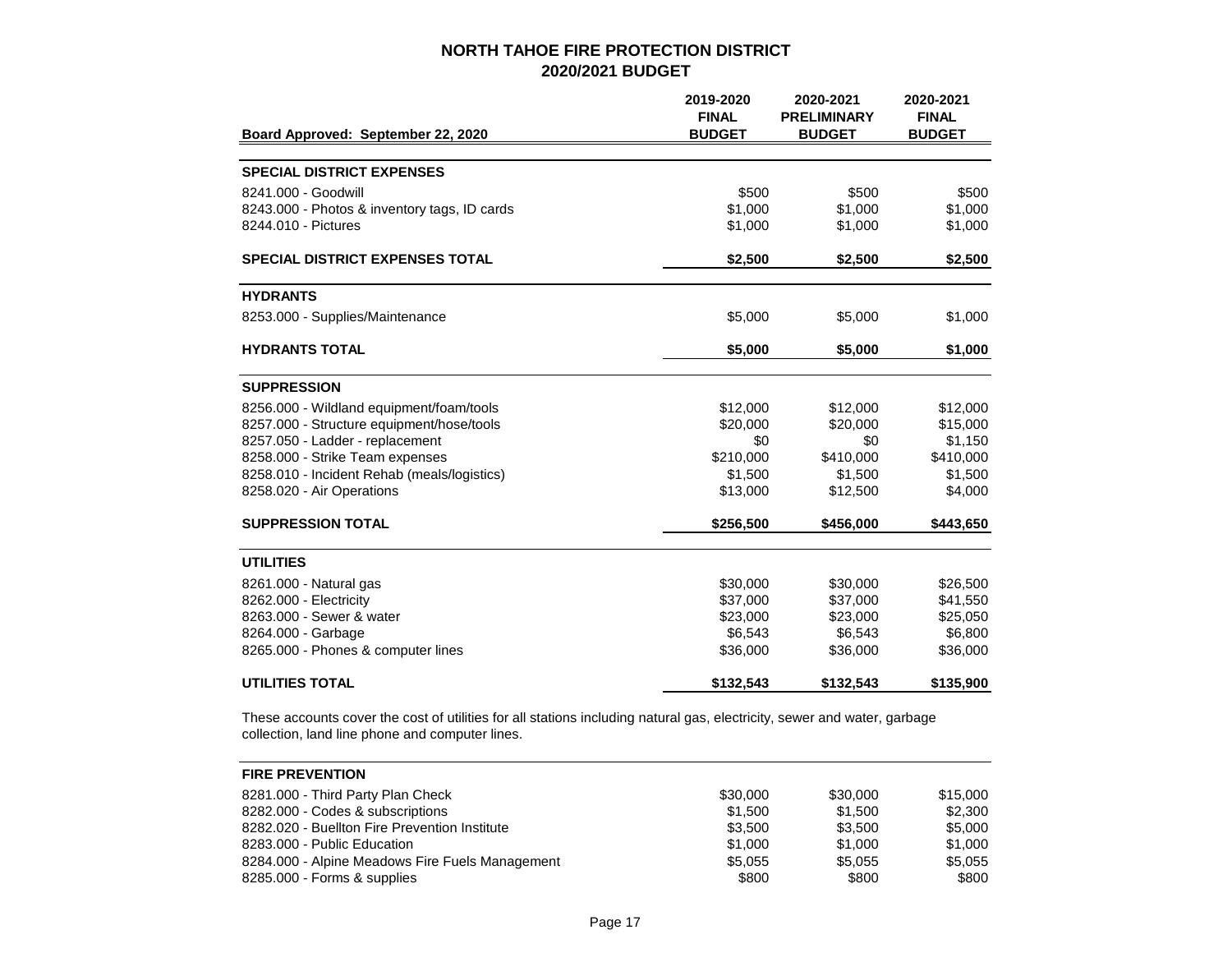|                                                        | 2019-2020<br><b>FINAL</b> | 2020-2021<br><b>PRELIMINARY</b> | 2020-2021<br><b>FINAL</b> |
|--------------------------------------------------------|---------------------------|---------------------------------|---------------------------|
| Board Approved: September 22, 2020                     | <b>BUDGET</b>             | <b>BUDGET</b>                   | <b>BUDGET</b>             |
| 8287.005 - Third Party Investigations                  | \$0                       | \$0                             | \$6,000                   |
| 8287.010 - Investigation Supplies                      | \$1,000                   | \$1,000                         | \$1,000                   |
| 8288,000 - Associations                                | \$500                     | \$500                           | \$500                     |
| 8288.010 - Water Flow Test Kit                         | \$200                     | \$200                           | \$200                     |
| 8288.020 - STR/VHR                                     | \$0                       | \$0                             | \$200                     |
| <b>FIRE PREVENTION TOTAL</b>                           | \$43,555                  | \$43,555                        | \$37,055                  |
| <b>GRANTS</b>                                          |                           |                                 |                           |
| 8293.001 - SNPLMA R15 - Hazardous Fuels                | \$225,000                 | \$131,000                       | \$131,000                 |
| 8293.016 - SNPLMA R16 - Fire Adapted Communities (FAC) | \$234,302                 | \$295,273                       | \$295,273                 |
| 8293.017 - SNPLMA R16 - PTEIR - BLM                    | \$18,020                  | \$21,681                        | \$21,681                  |
| 8294.014 - FEMA Fuel reduction                         | \$171,031                 | \$188,183                       | \$188,183                 |
| 8294.017 - SNPLMA R16 - CTC Hazardous Fuels            | \$4,505                   | \$4,487                         | \$4,487                   |
| 8295.001 - Tourism Master Plan Grant - Message Boards  | \$3,000                   | \$0                             | \$0                       |
| <b>GRANTS TOTAL</b>                                    | \$655,858                 | \$640,624                       | \$640,624                 |
| <b>TRAINING AND SAFETY</b>                             |                           |                                 |                           |
| 8301.020 - Line Safety Staff Development               | \$28,000                  | \$28,000                        | \$28,000                  |
| 8301.040 - Chief Officer Development                   | \$8,000                   | \$8,000                         | \$7,000                   |
| 8301.060 - Administrative Development                  | \$7,000                   | \$7,000                         | \$6,000                   |
| 8301.080 - Executive Officer Development               | \$1,200                   | \$1,200                         | \$1,200                   |
| 8302.020 - Prevention Development                      | \$7,000                   | \$7,000                         | \$10,000                  |
| 8302.080 - Training Officer Development                | \$1,200                   | \$1,200                         | \$1,000                   |
| 8303.020 - Mechanic Development                        | \$2,000                   | \$2,000                         | \$2,000                   |
| 8303.040 - Specialty Staff (Tech, Haz Mat, SCBA, GIS.) | \$20,000                  | \$20,000                        | \$20,000                  |
| 8304.020 - Part-Time FF Development                    | \$100                     | \$100                           | \$0                       |
| 8304.040 - Board Member Development                    | \$2,000                   | \$2,000                         | \$2,000                   |
| 8305.010 - Training Subscriptions                      | \$2,755                   | \$2,755                         | \$2,000                   |
| 8305.020 - Training Materials                          | \$8,000                   | \$8,000                         | \$8,000                   |
| 8305.030 - Training Facility (Burn bldg, Conf Ctr)     | \$10,000                  | \$10,000                        | \$10,000                  |
| 8305.040 - Recruitment expenses-FF/Cap/BC Test         | \$8,000                   | \$8,000                         | \$9,000                   |
| 8305.070 - Full-Time Medic / EMT CE's                  | \$27,000                  | \$27,000                        | \$27,300                  |
| <b>TRAINING AND SAFETY TOTAL</b>                       | \$132,255                 | \$132,255                       | \$133,500                 |
| <b>OTHER SPECIAL TRAINING</b>                          |                           |                                 |                           |
| 8311.020 - EMS License and Certificate Fees            | \$4,000                   | \$4,000                         | \$4,000                   |
| 8311.025 - EMS Education                               | \$6,500                   | \$6,500                         | \$6,500                   |
| 8311.040 - DMV license and Certificate Fees            | \$1,000                   | \$1,000                         | \$1,000                   |
| 8311.060 - Physicals (DMV, RTW, Pre-Emp)               | \$4,000                   | \$4,000                         | \$6,500                   |
| 8312.020 - Fitness Equip Maint & Repairs               | \$1,050                   | \$1,050                         | \$1,000                   |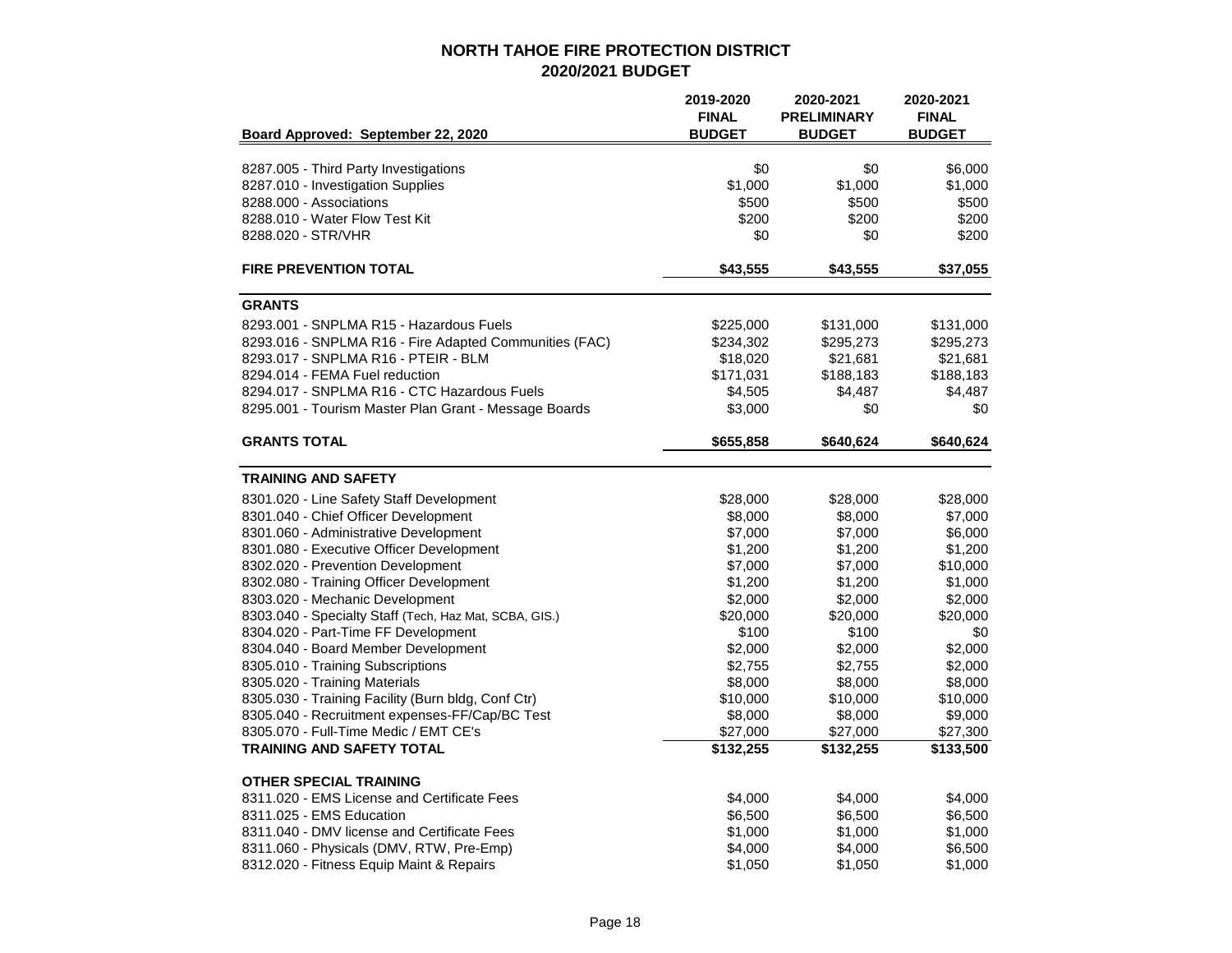| Board Approved: September 22, 2020     | 2019-2020<br><b>FINAL</b><br><b>BUDGET</b> | 2020-2021<br><b>PRELIMINARY</b><br><b>BUDGET</b> | 2020-2021<br><b>FINAL</b><br><b>BUDGET</b> |
|----------------------------------------|--------------------------------------------|--------------------------------------------------|--------------------------------------------|
| 8312.040 - Fitness Equip Replacement   | \$5,000                                    | \$5,000                                          | \$8,000                                    |
| 8313.040 - Wellness Program            | \$23,000                                   | \$23,000                                         | \$24,000                                   |
| 8313.080 - Safety equipment & supplies | \$3,500                                    | \$3,500                                          | \$1,500                                    |
| OTHER SPECIAL TRAINING TOTAL           | \$48,050                                   | \$48,050                                         | \$52,500                                   |
| <b>TRAINING TOTAL</b>                  | \$180,305                                  | \$180,305                                        | \$186,000                                  |

The District training program is multi-faceted and has numerous objectives for the coming year. This includes hosting or sending employees to classes necessary to meet career development objectives, conducting spring and fall driver/operator classes, an ambulance and utility driver class for new fire fighters, continued staff training for safety and injury prevention and hosting the requisite mandated training for CPR, Haz Mat, Blood borne Pathogens, TB, PFT, fit testing, HIPAA and other Cal-OSHA mandates.

Also this accounts for the contract with an outside vendor to manage the mandated blood borne pathogen program records, safety equipment and supplies, turn-out laundering, mandated DMV physicals for commercial Class "B" drivers and pre-employment physicals.

The District will provide training to the Administrative staff. Board members will continue to attend classes to enhance their positions.

| <b>FIRE SUPPRESSION ASSESSMENT</b>        |           |           |           |
|-------------------------------------------|-----------|-----------|-----------|
| 8315.010 - Biomass Removal/Transportation | \$10,000  | \$10,000  | \$10,000  |
| 8317.000 - Red Flag staffing              | \$0       | \$0       | \$0       |
| 8318.000 - Handcrew/Chipping              | \$90,000  | \$90,000  | \$90,000  |
| 8319.095 - Forest Fuels program supplies  | \$2,500   | \$2,500   | \$2,500   |
| 8320.030 - Pub Ed Supplies/Advertising    | \$3,725   | \$3.725   | \$4,815   |
| 8327.000 - PIO                            | \$4,700   | \$4.700   | \$5,380   |
| 8327.010 - CERT / CEIT                    | \$6,501   | \$6.500   | \$6,500   |
| <b>FIRE SUPRESSION ASSESSMENT TOTAL</b>   | \$117,426 | \$117,425 | \$119,195 |

As a result of the voter approved Fire Suppression Assessment the District has embarked on fire suppression, prevention activities and CERT (Citizen Emergency Response Team).

| 8999.100 - UNALLOCATED ACCOUNT TOTAL | \$0          | \$0          | \$0          |
|--------------------------------------|--------------|--------------|--------------|
| <b>TOTAL PROGRAMS AND SERVICES</b>   | \$3,202,156  | \$3,384,790  | \$3,414,020  |
| <b>TOTAL OPERATING EXPENSES</b>      | \$15,309,624 | \$15,970,535 | \$15,955,791 |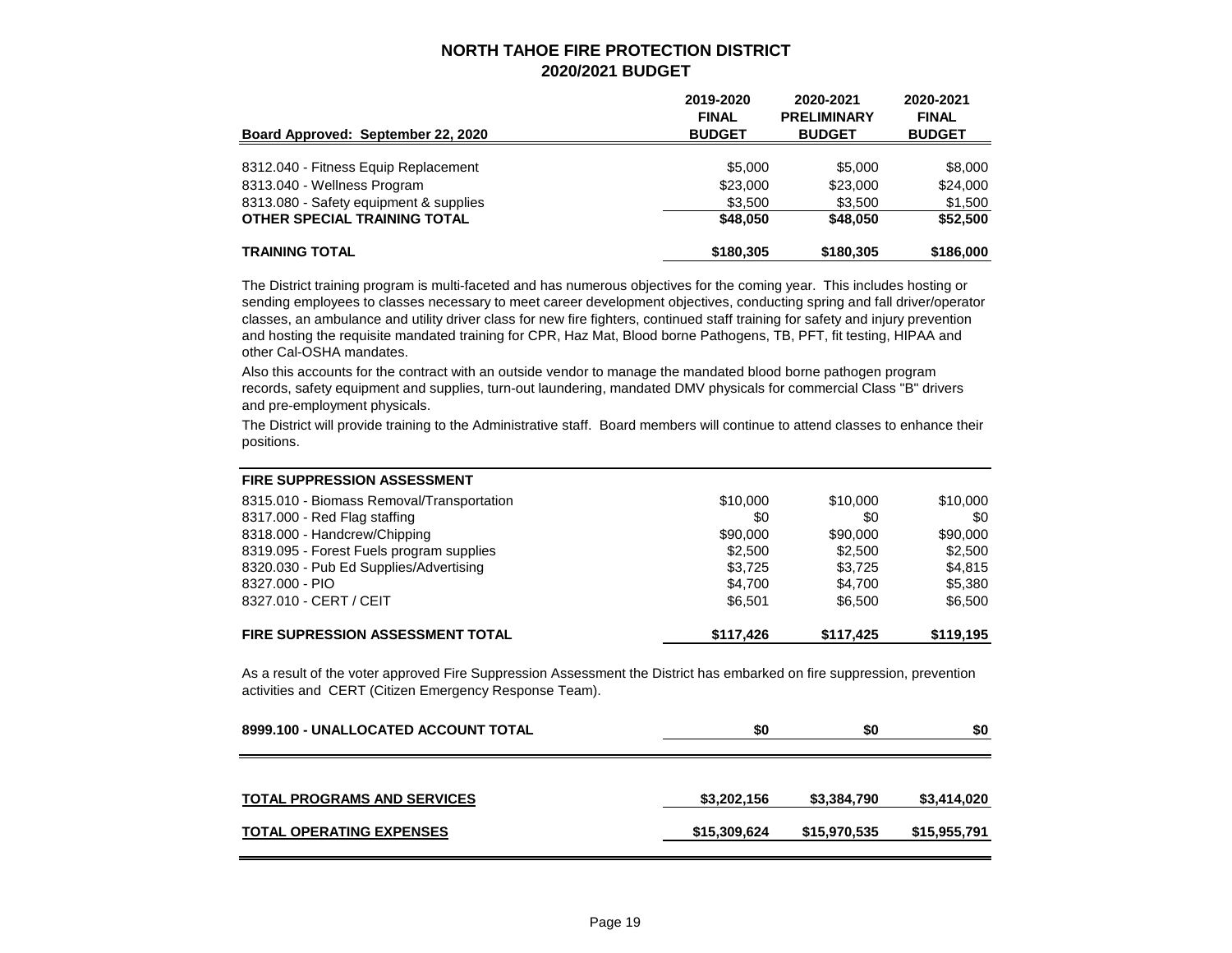|                                                | 2019-2020<br><b>FINAL</b> | 2020-2021<br><b>PRELIMINARY</b> | 2020-2021<br><b>FINAL</b> |
|------------------------------------------------|---------------------------|---------------------------------|---------------------------|
| Board Approved: September 22, 2020             | <b>BUDGET</b>             | <b>BUDGET</b>                   | <b>BUDGET</b>             |
| <b>CAPITAL EXPENDITURES</b>                    |                           |                                 |                           |
| 9100.010 Interest Payment Engines M-92 & M-93  | \$10,769                  | \$8,192                         | \$8,192                   |
| 9100.015 Interest Payment Engine M-99          | \$10,475                  | \$9,106                         | \$9,106                   |
| 9100.102 Interest Payment Ambulance M-102      | \$3,537                   | \$2,398                         | \$2,398                   |
| 9100.104 Interest Payment Brush Engine M-103   | \$6,007                   | \$3,063                         | \$3,063                   |
| 9100.106 Interest Payment Ambulance M-106      | \$0                       | \$4,593                         | \$4,593                   |
| 9100.108 Subaru Impreza M-108                  | \$0                       | \$21,800                        | \$20,809                  |
| 9189.000 Interest Payment I-Bank               | \$242,407                 | \$233,323                       | \$233,323                 |
| 9189.010 Annual Fee I-Bank                     | \$24,524                  | \$23,637                        | \$23,637                  |
| 9190.000 Station Remodel                       | \$153,352                 | \$0                             | \$0                       |
| 9190.010 Heater Replacement (Station 56)       | \$0                       | \$20,000                        | \$20,000                  |
| 9190.015 Station 54 Modification               | \$0                       | \$0                             | \$7,000                   |
| 9190.020 Station 56 Phone Line Repair          | \$0                       | \$0                             | \$6,000                   |
| 9200.001 UTV                                   | \$35,000                  | \$0                             | \$0                       |
| 9200.025 Homeland Security Grant - Drone       | \$20,000                  | \$20,000                        | \$20,000                  |
| 9200.041 FEMA AFG - Power Loads                | \$175,767                 | \$0                             | \$0                       |
| 9200.042 Ambulance Lease M-95                  | \$34,370                  | \$0                             | \$0                       |
| 9200.113 Fitness Equipment (Treadmill)         | \$6,000                   | \$0                             | \$7,000                   |
| 9200.115 Plans Table                           | \$15,000                  | \$0                             | \$0                       |
| 9200.116 Plan Review Scanner                   | \$0                       | \$0                             | \$7,800                   |
| 9200.120 Ram Fan                               | \$0                       | \$0                             | \$6,000                   |
| 9200.125 SCBA Air-Paks                         | \$0                       | \$0                             | \$15,500                  |
| 9200.130 Hose Coupler                          | \$0                       | \$0                             | \$7,000                   |
| 9200.264 Message Board M-264                   | \$0                       | \$18,500                        | \$18,800                  |
| <b>TOTAL CAPITAL</b>                           | \$737,208                 | \$364,612                       | \$420,221                 |
| <b>DEBT EXTINGUISHMENT</b>                     |                           |                                 |                           |
| 9300.010 Principal Payment Engines M-92 & M-93 | \$88,254                  | \$90,831                        | \$90,831                  |
| 9300.015 Principal Payment Engine M-99         | \$46,162                  | \$47,531                        | \$47,531                  |
| 9300.040 Principal Payment I-Bank              | \$295,963                 | \$305,641                       | \$305,641                 |
| 9300.042 Principal Payment Ambulance M-102     | \$32,584                  | \$33,723                        | \$33,723                  |
| 9300.103 Principal Payment Brush Engine M-103  | \$73,656                  | \$76,601                        | \$76,601                  |
| 9300.106 Principal Payment Ambulance M-106     | \$35,316                  | \$30,724                        | \$30,724                  |
| 9300.109 Ambulance Lease M-109                 | \$0                       | \$35,000                        | \$40,000                  |
| <b>TOTAL PRINCIPAL</b>                         | \$571,935                 | \$620,051                       | \$625,051                 |